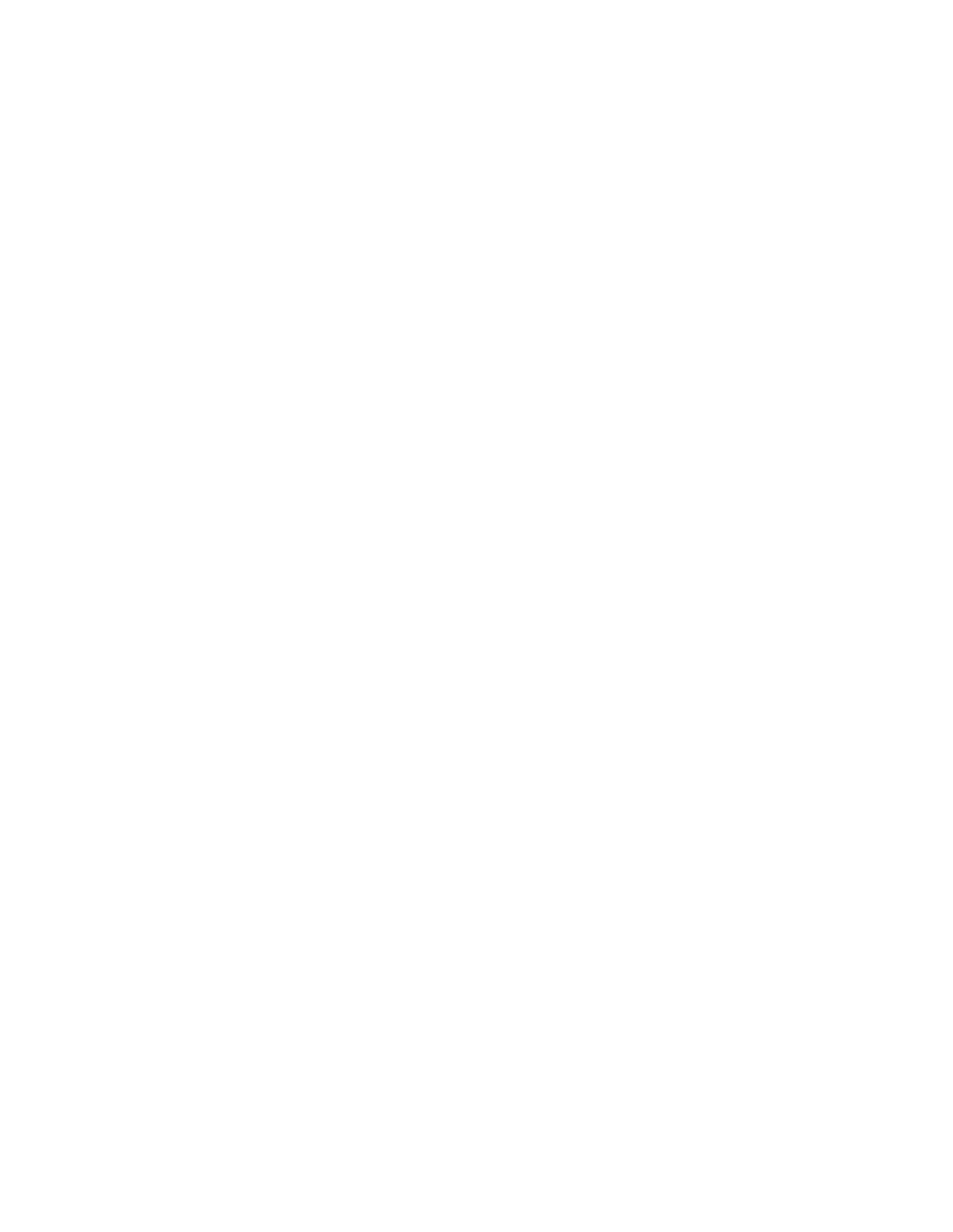Total Fund Composite

### Market Value: \$5,146.1 Million and 100.0% of Fund

**Ending April 30, 2012**

|                                       | <b>Asset Class</b>                | Market Value<br>$($ \$) | 1 Mo Net<br>Cash Flows (\$) | $%$ of<br>Portfolio | Policy % | Policy Difference<br>$(\$)$ |
|---------------------------------------|-----------------------------------|-------------------------|-----------------------------|---------------------|----------|-----------------------------|
| <b>Total Fund Composite</b>           |                                   | 5,146,146,529           | $-41,015,183$               | 100.0               | 100.0    | 0                           |
| <b>Fixed Income Composite</b>         |                                   | 1,336,959,604           | $-183,805$                  | 26.0                | 25.0     | 50,422,972                  |
| Neuberger Berman                      | Core Plus Fixed Income            | 292,462,338             | $-12,903$                   | 5.7                 |          |                             |
| <b>LM Capital</b>                     | Core Fixed Income                 | 311,244,027             | $-25,037,362$               | 6.0                 |          |                             |
| <b>UBS</b>                            | Core Fixed Income                 | 110,560,763             | $-10,385$                   | 2.1                 |          |                             |
| Segall Bryant & Hamill                | Int. Fixed Income                 | 307,886,906             | $-21,488$                   | 6.0                 |          |                             |
| MacKay Shields                        | High Yield Fixed Income           | 118,704,618             | $-44,514$                   | 2.3                 |          |                             |
| <b>RBC Global</b>                     | Opportunistic Fixed<br>Income     | 74,279,429              | $-16,547$                   | 1.4                 |          |                             |
| Symphony                              | Senior Secured Loans              | 121,821,524             | 24,959,393                  | 2.4                 |          |                             |
| <b>U.S. Equity Composite</b>          |                                   | 1,507,154,949           | $-40,386,977$               | 29.3                | 25.0     | 220,618,317                 |
| <b>FIS Group Composite</b>            |                                   | 152,605,731             | $-151$                      | 3.0                 |          | 152,605,731                 |
| <b>Great Lakes</b>                    | Large-Cap Value                   | 129,140,026             | $-31,173$                   | 2.5                 |          |                             |
| Herndon                               | Large-Cap Value                   | 118,555,327             | $-20,034,579$               | 2.3                 |          |                             |
| RhumbLine S&P 500 Index               | Large-Cap Core                    | 295,682,695             | 0                           | 5.7                 |          |                             |
| CastleArk                             | Large-Cap Growth                  | 124,718,686             | $-38,877$                   | 2.4                 |          |                             |
| <b>Holland Capital</b>                | Large-Cap Growth                  | 118,631,465             | $-20.035,908$               | 2.3                 |          |                             |
| <b>Earnest Partners</b>               | Mid-Cap Core                      | 95,350,244              | $-43,905$                   | 1.9                 |          |                             |
| <b>William Blair</b>                  | Mid-Cap Growth                    | 99,742,470              | $-63,016$                   | 1.9                 |          |                             |
| Geneva Capital                        | Mid-Cap Growth                    | 109,625,604             | $-45,677$                   | 2.1                 |          |                             |
| Ariel Investments                     | Smid-Cap Value                    | 120,615,808             | $-39,390$                   | 2.3                 |          |                             |
| Keeley                                | Small-Cap Value                   | 142,486,893             | $-54,301$                   | 2.8                 |          |                             |
| <b>International Equity Composite</b> |                                   | 1,054,320,174           | $-286,187$                  | 20.5                | 20.0     | 25,090,868                  |
| NTGI MSCI ACWI ex. U.S. Index Fund    | Non-U.S. All-Cap Core             | 282,383,363             | 0                           | 5.5                 |          |                             |
| LSV                                   | Non-U.S. Large-Cap<br>Value       | 145,262,557             | $-69,057$                   | 2.8                 |          |                             |
| <b>Madison Square</b>                 | Non-U.S. Large-Cap<br>Growth      | 104,231,381             | $-43,430$                   | 2.0                 |          |                             |
| Walter Scott & Partners               | Non-U.S. Large-Cap<br>Growth      | 107,252,659             | $-74,460$                   | 2.1                 |          |                             |
| NTGI Small Cap International Index    | Non-U.S. Small-Cap<br>Core        | 252,540,975             | 0                           | 4.9                 |          |                             |
| <b>William Blair</b>                  | <b>Emerging Markets</b>           | 162,649,239             | $-99,241$                   | 3.2                 |          |                             |
| <b>Hedge Fund Composite</b>           |                                   | 513,858,485             | $\pmb{0}$                   | 10.0                | 10.0     | $-756, 167$                 |
| Rock Creek Georgetown Fund            | <b>Hedged Equity Hedge</b><br>FoF | 261,731,642             | 0                           | 5.1                 |          |                             |
| K2 Long Short Fund                    | Hedged Equity Hedge<br>FoF        | 252,126,843             | 0                           | 4.9                 |          |                             |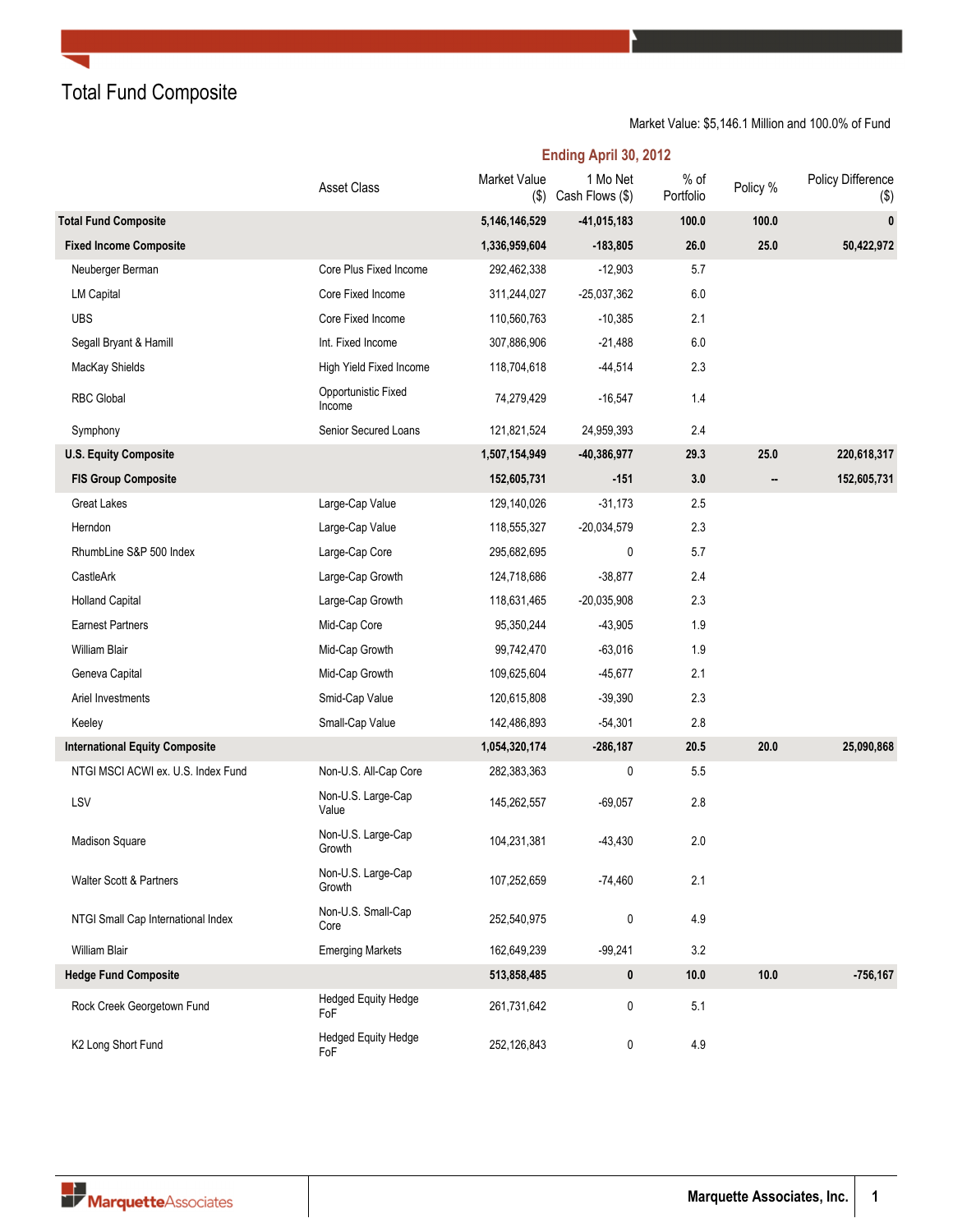### Total Fund Composite

### Market Value: \$5,146.1 Million and 100.0% of Fund

|                                                   | Asset Class           | <b>Market Value</b><br>$($ \$) | 1 Mo Net<br>Cash Flows (\$) | % of<br>Portfolio | Policy % | <b>Policy Difference</b><br>$(\$)$ |
|---------------------------------------------------|-----------------------|--------------------------------|-----------------------------|-------------------|----------|------------------------------------|
| <b>Real Estate Composite</b>                      |                       | 436,615,640                    | 12,908,415                  | 8.5               | 10.0     | $-77,999,013$                      |
| <b>Open-End Real Estate Comp</b>                  |                       | 283,334,308                    | 8,996,247                   | 5.5               |          | 283,334,308                        |
| American Core Realty Fund, LLC                    | Core Real Estate      | 56,024,689                     | 9,176,364                   | 1.1               |          |                                    |
| AFL-CIO Building Investment Trust                 | Core Real Estate      | 64,669,750                     | 0                           | 1.3               |          |                                    |
| JPMorgan Strategic Property Fund                  | Core Real Estate      | 74,230,146                     | $-180,116$                  | 1.4               |          |                                    |
| <b>PRISA</b>                                      | Core Real Estate      | 52,591,729                     | 0                           | 1.0               |          |                                    |
| PRISA II                                          | Core Plus Real Estate | 35,817,993                     | 0                           | 0.7               |          |                                    |
| <b>Closed-End Real Estate Composite</b>           |                       | 153,281,331                    | 3,912,167                   | 3.0               |          | 153,281,331                        |
| <b>Private Equity Composite</b>                   |                       | 218,940,112                    | 3,397,449                   | 4.3               | 10.0     | $-295,674,541$                     |
| <b>Fund of Funds Private Equity Composite</b>     |                       | 94,014,797                     | 2,461,401                   | 1.8               |          | 94,014,797                         |
| <b>Direct Investment Private Equity Composite</b> |                       | 124,925,315                    | 936,048                     | 2.4               |          | 124,925,315                        |
| <b>Cash Accounts</b>                              |                       | 78,297,564                     | $-16,464,077$               | 1.5               | 0.0      | 78,297,564                         |

### **Ending April 30, 2012**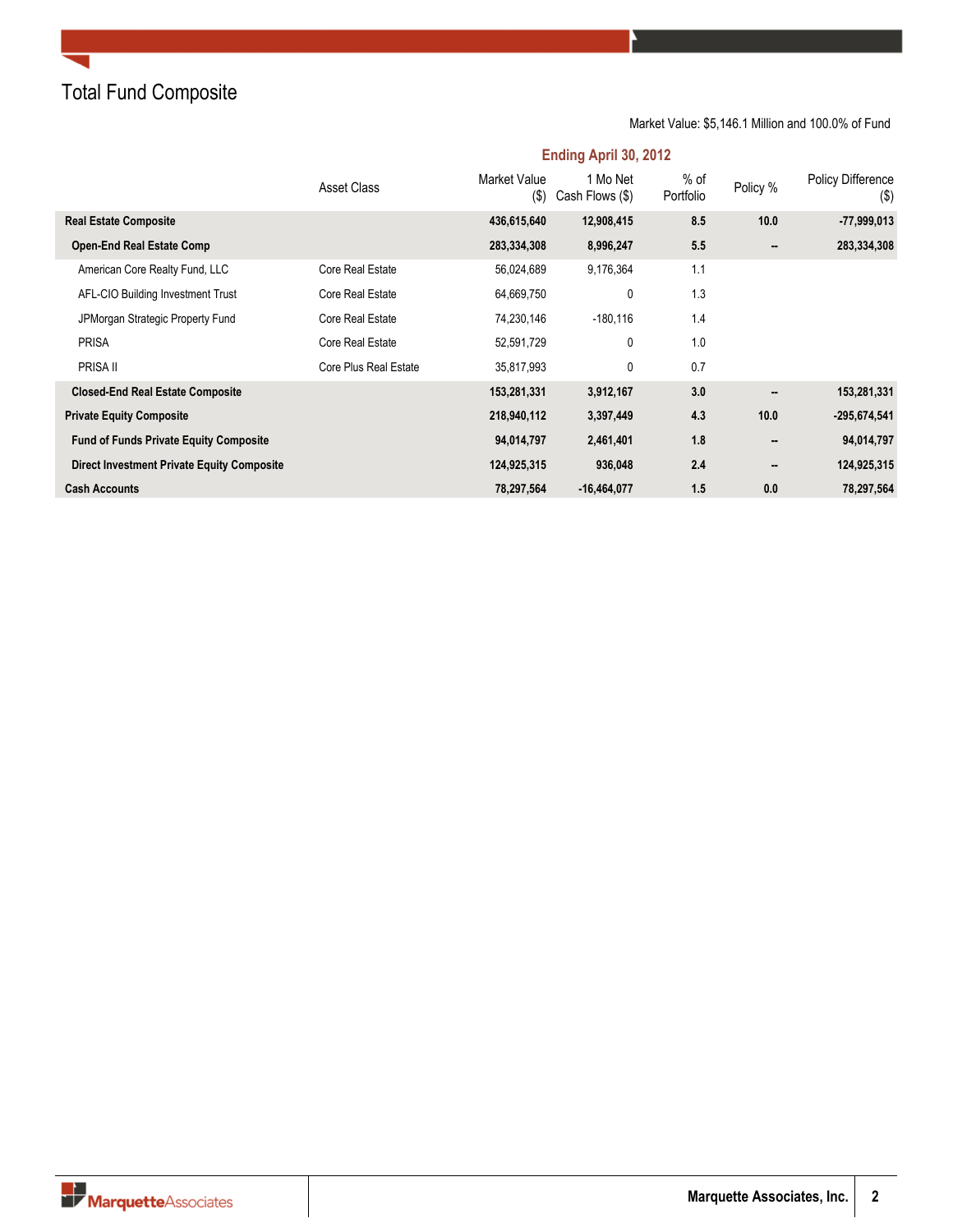### Total Fund Composite **Annualized Performance (Net of Fees)** Annualized Performance (Net of Fees)

|                                       |                          |                          |                          |         |        | <b>Ending April 30, 2012</b> |                          |                |                          |         |
|---------------------------------------|--------------------------|--------------------------|--------------------------|---------|--------|------------------------------|--------------------------|----------------|--------------------------|---------|
|                                       | 1 Mo                     | 3 Mo                     | <b>YTD</b>               | 1 Yr    | 2 Yrs  | 3 Yrs                        | 4 Yrs                    | 5 Yrs          | 7 Yrs                    | 10 Yrs  |
| <b>Total Fund Composite</b>           | $-0.1$                   | 3.6                      | 7.6                      | 1.3     | 8.2    | 13.8                         | 3.1                      | 2.2            | 5.3                      | 5.5     |
| <b>Actuarial Rate</b>                 | 0.6                      | 1.9                      | 2.6                      | 8.0     | 8.0    | 8.0                          | 8.0                      | 8.0            | 8.0                      | 8.0     |
| IF Public DB Net Rank                 |                          |                          |                          |         |        |                              |                          |                |                          |         |
| <b>Fixed Income Composite</b>         | 1.0                      | 1.2                      | 2.6                      | 6.9     | 6.8    | 8.9                          | 5.9                      | 5.2            | 4.9                      | н.      |
| <b>Barclays Capital Aggregate</b>     | 1.1                      | 0.5                      | 1.4                      | 7.5     | 6.4    | 7.1                          | 6.2                      | 6.4            | 5.7                      | 5.7     |
| IF All DB US Fix Inc Net Rank         |                          |                          |                          |         |        |                              |                          |                |                          |         |
| <b>U.S. Equity Composite</b>          | $-0.6$                   | 6.5                      | 12.6                     | 2.6     | 11.9   | 21.7                         | 4.7                      | 2.6            | 5.9                      |         |
| Dow Jones U.S. Total Stock Market     | $-0.6$                   | 6.8                      | 12.2                     | 3.5     | 10.8   | 20.1                         | 3.1                      | 1.5            | 5.6                      | $5.5\,$ |
| IF Public DB US Eq Net Rank           | $\overline{\phantom{m}}$ |                          |                          |         |        |                              |                          |                |                          | --      |
| <b>International Equity Composite</b> | $-1.0$                   | 4.3                      | 11.7                     | $-10.4$ | 4.0    | 15.7                         | 0.9                      | $1.2$          | 8.3                      | ۰.      |
| <b>MSCI ACWI ex USA</b>               | $-1.6$                   | 2.5                      | 9.5                      | $-12.9$ | 2.1    | 13.5                         | $-4.3$                   | $-2.7$         | 5.2                      | 7.0     |
| <b>MSCI EAFE</b>                      | $-2.0$                   | 3.2                      | 8.7                      | $-12.8$ | 1.9    | 11.8                         | $-5.4$                   | $-4.7$         | 3.3                      | 5.4     |
| eA ACWI ex-US All Cap Equity Net Rank | $\overline{\phantom{a}}$ | $\overline{\phantom{a}}$ | $\overline{\phantom{m}}$ | --      | --     |                              | --                       |                | $\overline{\phantom{m}}$ |         |
| <b>Hedge Fund Composite</b>           | 0.0                      | 3.4                      | 6.7                      | $-0.9$  | 2.6    | 4.8                          | $\overline{\phantom{a}}$ | $\blacksquare$ | $\blacksquare$           |         |
| <b>HFRX Equity Hedge Index</b>        | $-0.1$                   | 1.7                      | 3.8                      | $-12.9$ | $-5.0$ | 0.3                          | $-5.7$                   | $-5.3$         | $-0.9$                   | 0.6     |
| <b>Real Estate Composite</b>          | 0.1                      | 2.4                      | 2.4                      | 15.1    | 17.9   | 3.7                          | $-5.1$                   | $-2.7$         | 3.7                      | 5.3     |
| <b>NPI</b>                            | 0.0                      | 1.7                      | 2.6                      | 12.0    | 14.1   | 6.6                          | 0.3                      | 2.6            | 6.8                      | 8.1     |
| <b>Open-End Real Estate Comp</b>      | 0.1                      | 3.2                      | 3.3                      | 14.5    | 17.2   | 4.0                          | $-4.1$                   | $-0.9$         | 4.4                      | 6.4     |
| <b>NFI</b>                            | 0.0                      | 1.7                      | 2.6                      | 12.0    | 15.5   | 4.3                          | $-4.4$                   | $-1.6$         | 3.4                      | 5.4     |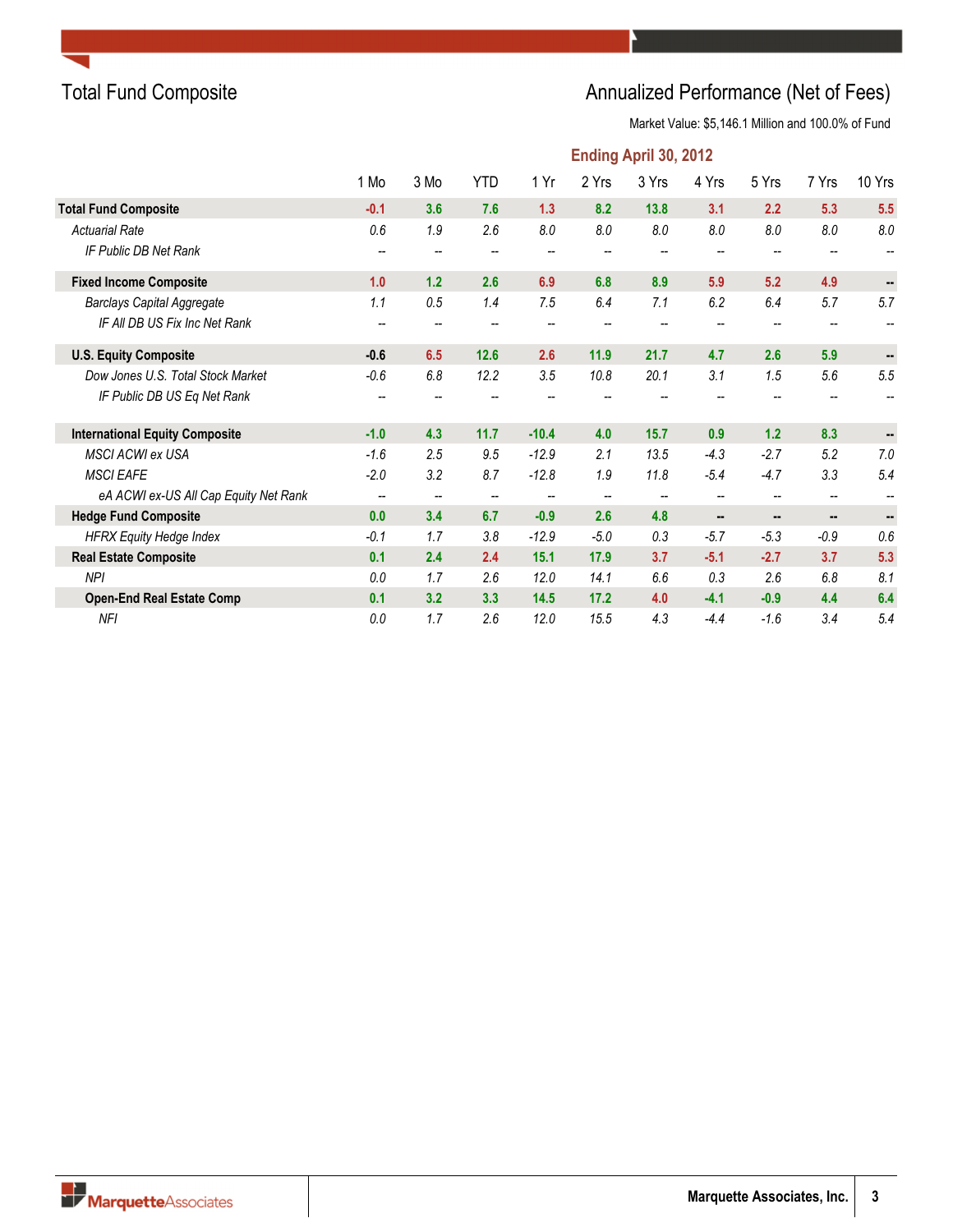### Total Fund Composite **Calendar Performance (Net of Fees)**

|                                       |         |      |                          |         |      | <b>Calendar Year</b> |                |      |                          |         |         |
|---------------------------------------|---------|------|--------------------------|---------|------|----------------------|----------------|------|--------------------------|---------|---------|
|                                       | 2011    | 2010 | 2009                     | 2008    | 2007 | 2006                 | 2005           | 2004 | 2003                     | 2002    | 2001    |
| <b>Total Fund Composite</b>           | 0.1     | 14.2 | 19.6                     | $-25.8$ | 7.3  | 12.7                 | 6.7            | 10.4 | 19.6                     | $-9.5$  | $-2.5$  |
| <b>Actuarial Rate</b>                 | 8.0     | 8.0  | 8.0                      | 8.0     | 8.0  | 8.0                  | 8.0            | 8.0  | 8.0                      | 8.0     | 8.0     |
| IF Public DB Net Rank                 | 56      | 19   | 49                       | 51      | 60   | 45                   | 63             | 58   | 59                       | 61      | 35      |
| <b>Fixed Income Composite</b>         | 6.7     | 8.0  | 10.6                     | $-4.6$  | 5.2  | 4.6                  | 2.3            | 4.4  | $\sim$                   |         |         |
| <b>Barclays Capital Aggregate</b>     | 7.8     | 6.5  | 5.9                      | 5.2     | 7.0  | 4.3                  | 2.4            | 4.3  | 4.1                      | 10.3    | 8.4     |
| IF All DB US Fix Inc Net Rank         | 59      | 57   | 58                       | 75      | 92   | 43                   | 89             | 53   |                          |         |         |
| <b>U.S. Equity Composite</b>          | 0.7     | 20.9 | 34.7                     | $-38.4$ | 5.7  | 13.1                 | 5.9            | 13.0 | --                       | ۰.      |         |
| Dow Jones U.S. Total Stock Market     | 1.1     | 17.5 | 28.6                     | $-37.2$ | 5.6  | 15.8                 | 6.4            | 12.5 | 31.7                     | $-20.9$ | $-11.0$ |
| IF Public DB US Eq Net Rank           | 19      | 24   | 22                       | 49      | 45   | 50                   | 73             | 45   |                          |         |         |
| <b>International Equity Composite</b> | $-13.7$ | 15.3 | 41.6                     | $-36.6$ | 14.3 | 29.8                 | 17.2           | 16.4 |                          | ۰.      |         |
| <b>MSCI ACWI ex USA</b>               | $-13.7$ | 11.2 | 41.4                     | $-45.5$ | 16.7 | 26.7                 | 16.6           | 20.9 | 40.8                     | $-14.9$ | $-19.7$ |
| <b>MSCI EAFE</b>                      | $-12.1$ | 7.8  | 31.8                     | $-43.4$ | 11.2 | 26.3                 | 13.5           | 20.2 | 38.6                     | $-15.9$ | $-21.4$ |
| eA ACWI ex-US All Cap Equity Net Rank | 64      | 29   | 20                       | 5       | 73   | 46                   | 84             | 90   | $\overline{\phantom{a}}$ | --      | --      |
| <b>Hedge Fund Composite</b>           | $-4.7$  | 5.3  | $\overline{\phantom{a}}$ |         |      |                      | $\blacksquare$ |      | $\sim$                   |         |         |
| <b>HFRX Equity Hedge Index</b>        | $-19.1$ | 8.9  | 13.1                     | $-25.5$ | 3.2  | 9.2                  | 4.2            | 2.2  | 14.5                     | 2.1     | 9.0     |
| <b>Real Estate Composite</b>          | 16.6    | 17.8 | $-31.2$                  | $-15.5$ | 15.3 | 17.6                 | 25.3           | 10.8 | 5.4                      | 7.5     | 9.8     |
| <b>NPI</b>                            | 14.3    | 13.1 | $-16.9$                  | $-6.5$  | 15.8 | 16.6                 | 20.1           | 14.5 | 9.0                      | 6.7     | 7.3     |
| <b>Open-End Real Estate Comp</b>      | 15.7    | 15.7 | $-31.0$                  | $-10.4$ | 16.6 | 16.1                 | 23.5           | 13.5 | 9.1                      | 6.0     | 7.6     |
| <b>NFI</b>                            | 15.0    | 15.3 | $-30.4$                  | $-10.7$ | 14.8 | 15.3                 | 20.2           | 12.0 | 8.3                      | 4.6     | 4.6     |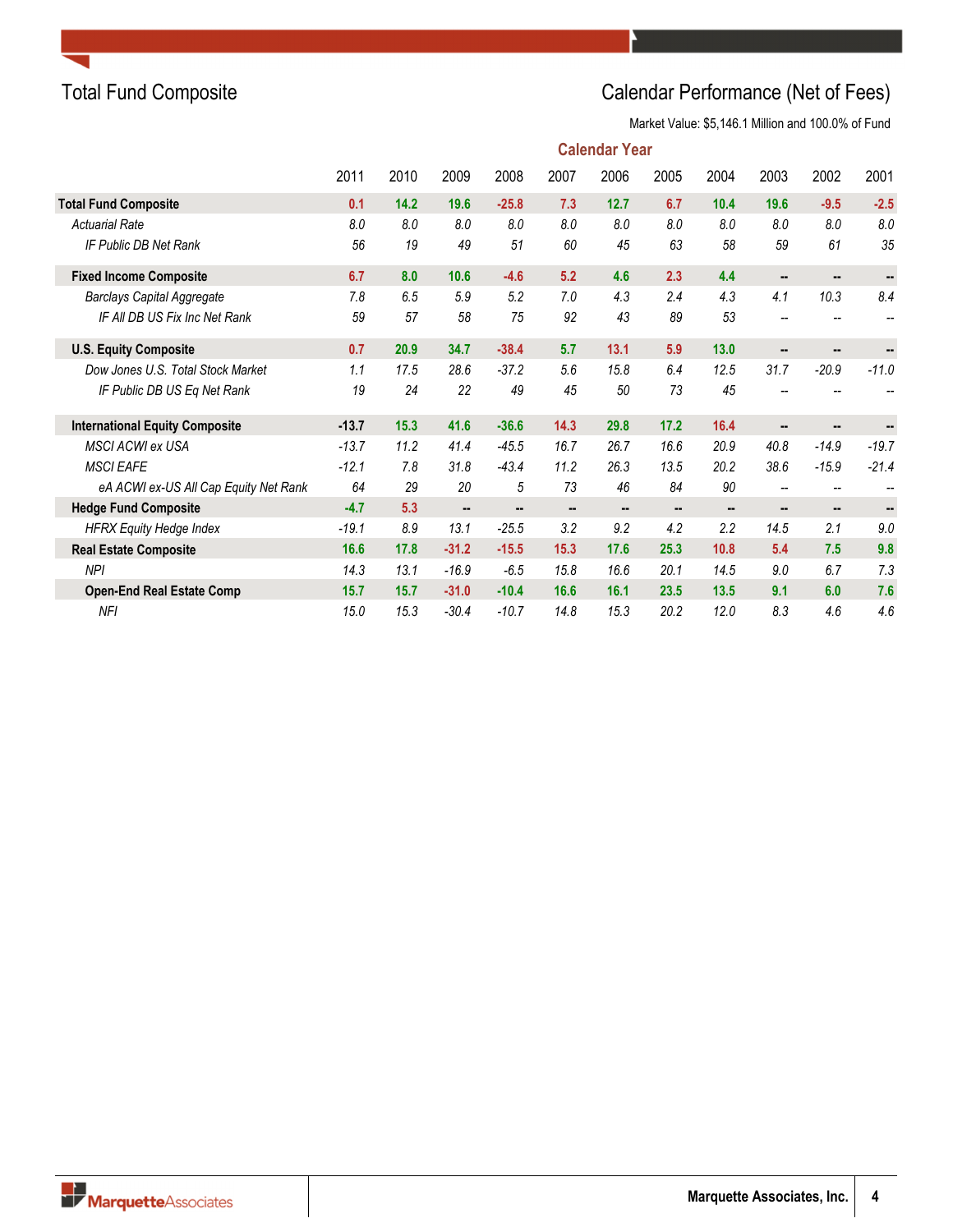|                                                    |                          |                          |            |                          | Ending April 30, 2012    |                          |                          |                          |                          |                          | Inception                |          |
|----------------------------------------------------|--------------------------|--------------------------|------------|--------------------------|--------------------------|--------------------------|--------------------------|--------------------------|--------------------------|--------------------------|--------------------------|----------|
|                                                    | 1 Mo                     | 3 Mo                     | <b>YTD</b> | 1 Yr                     | 2 Yrs                    | 3 Yrs                    | 4 Yrs                    | 5 Yrs                    | 7 Yrs                    | 10 Yrs                   | Return                   | Since    |
| <b>Total Fund Composite</b>                        | $-0.1$                   | 3.6                      | 7.6        | 1.3                      | 8.2                      | 13.8                     | 3.1                      | 2.2                      | 5.3                      | 5.5                      | $\sim$                   |          |
| <b>Actuarial Rate</b>                              | 0.6                      | 1.9                      | 2.6        | 8.0                      | 8.0                      | 8.0                      | 8.0                      | 8.0                      | 8.0                      | 8.0                      |                          |          |
| IF Public DB Net Rank                              | $\overline{\phantom{a}}$ |                          |            | --                       |                          |                          |                          |                          |                          |                          |                          |          |
| <b>Fixed Income Composite</b>                      | 1.0                      | 1.2                      | 2.6        | 6.9                      | 6.8                      | 8.9                      | 5.9                      | 5.2                      | 4.9                      | ×                        | ш.                       |          |
| <b>Barclays Capital Aggregate</b>                  | 1.1                      | 0.5                      | 1.4        | 7.5                      | 6.4                      | 7.1                      | 6.2                      | 6.4                      | 5.7                      | 5.7                      | $\overline{\phantom{a}}$ |          |
| IF All DB US Fix Inc Net Rank                      | $\overline{\phantom{a}}$ | $\overline{\phantom{a}}$ | --         | $\overline{\phantom{a}}$ | --                       | $\overline{a}$           | $\overline{\phantom{a}}$ | $\sim$                   | --                       |                          |                          |          |
| Neuberger Berman                                   | 1.1                      | 0.8                      | 1.9        | 7.5                      | 6.8                      | 9.7                      | 7.2                      | 6.6                      | 5.9                      | 5.9                      | 6.1                      | May-01   |
| <b>Barclays Capital Aggregate</b>                  | 1.1                      | 0.5                      | 1.4        | 7.5                      | 6.4                      | 7.1                      | 6.2                      | 6.4                      | 5.7                      | 5.7                      | 5.9                      | May-01   |
| eA US Enh Fixed Inc Net Rank                       | $\overline{\phantom{a}}$ |                          |            | $\overline{\phantom{a}}$ | --                       |                          | $\overline{\phantom{a}}$ |                          | --                       |                          |                          | May-01   |
| <b>LM Capital</b>                                  | 1.2                      | 0.8                      | 2.0        | 7.3                      | 6.3                      | 7.4                      | $\overline{\phantom{a}}$ | $\overline{\phantom{a}}$ | $\frac{1}{2}$            | $\overline{\phantom{a}}$ | 7.5                      | Mar-09   |
| <b>Barclays Capital Aggregate</b>                  | 1.1                      | 0.5                      | 1.4        | 7.5                      | 6.4                      | 7.1                      | 6.2                      | 6.4                      | 5.7                      | 5.7                      | 7.0                      | Mar-09   |
| eA US Core Fixed Inc Net Rank                      | $\overline{\phantom{a}}$ |                          | --         | $\overline{\phantom{a}}$ | Ξ.                       |                          | $\overline{a}$           | $\sim$                   | $\overline{\phantom{a}}$ |                          |                          | Mar-09   |
| <b>UBS</b>                                         | 0.9                      | 0.6                      | 1.8        | 7.1                      | $\overline{\phantom{a}}$ | $\overline{\phantom{a}}$ | --                       | --                       | $\qquad \qquad -$        |                          | 5.6                      | $Jul-10$ |
| <b>Barclays Capital Aggregate</b>                  | 1.1                      | 0.5                      | 1.4        | 7.5                      | 6.4                      | 7.1                      | 6.2                      | 6.4                      | 5.7                      | 5.7                      | 5.3                      | Jul-10   |
| eA US Core Fixed Inc Net Rank                      | $\overline{\phantom{a}}$ | $\sim$                   | $\sim$     | $\sim$                   | $\overline{\phantom{a}}$ | $\overline{a}$           | $\ddotsc$                | $\overline{a}$           | $\overline{\phantom{a}}$ |                          | $\overline{\phantom{a}}$ | $Jul-10$ |
| Segall Bryant & Hamill                             | 1.0                      | 0.9                      | 1.9        | 6.6                      | 5.8                      | 7.0                      | $\overline{\phantom{a}}$ | $\overline{\phantom{a}}$ | <b></b>                  | $\overline{\phantom{a}}$ | 7.0                      | Apr-09   |
| <b>Barclays Capital Int Govt/Credit</b>            | 0.9                      | 0.5                      | 1.5        | 5.9                      | 5.4                      | $6.0\,$                  | 5.3                      | 5.8                      | 5.2                      | 5.2                      | 6.0                      | Apr-09   |
| eA US Interm Duration Fixed Inc<br><b>Net Rank</b> |                          |                          |            |                          |                          |                          |                          |                          |                          |                          |                          | Apr-09   |
| MacKay Shields                                     | 1.0                      | 2.9                      | 5.3        | 7.5                      | 10.1                     | 16.2                     | $\overline{\phantom{a}}$ | $\qquad \qquad -$        | --                       | --                       | 16.2                     | Apr-09   |
| <b>Barclays Capital High Yield</b>                 | 1.0                      | 3.3                      | 6.4        | 5.9                      | 9.6                      | 19.7                     | 10.4                     | 8.0                      | 8.8                      | 9.2                      | 19.7                     | Apr-09   |
| eA US High Yield Fixed Inc Net<br>Rank             |                          |                          |            |                          |                          |                          |                          |                          |                          |                          |                          | Apr-09   |
| <b>RBC Global</b>                                  | $-0.8$                   | 2.0                      | 4.7        | 2.3                      | 10.2                     | $\sim$                   | $\overline{a}$           | $\overline{\phantom{a}}$ | $\overline{\phantom{a}}$ |                          | 15.8                     | Oct-09   |
| <b>Barclays Capital Aggregate</b>                  | 1.1                      | 0.5                      | 1.4        | 7.5                      | 6.4                      | 7.1                      | 6.2                      | 6.4                      | 5.7                      | 5.7                      | 6.2                      | Oct-09   |
| eA All US Fixed Inc Net Rank                       | --                       | $\overline{\phantom{a}}$ | --         | --                       | --                       | $\overline{\phantom{a}}$ | --                       | --                       | --                       |                          | --                       | $Oct-09$ |
| Symphony                                           | 1.6                      | 2.4                      | 5.1        | 5.4                      | 6.7                      | $\overline{\phantom{a}}$ | --                       | $\overline{\phantom{a}}$ | --                       | $\overline{\phantom{a}}$ | 10.3                     | Aug-09   |
| <b>CSFB Leveraged Loan</b>                         | 0.8                      | 2.2                      | 4.3        | 2.8                      | 5.1                      | 13.5                     | 5.5                      | 3.6                      | 4.6                      | 4.9                      | 8.7                      | Aug-09   |
| eA Float-Rate Bank Loan Net Rank                   | $\overline{\phantom{a}}$ | $\overline{\phantom{a}}$ |            | $\overline{\phantom{a}}$ | $\overline{\phantom{a}}$ |                          | $\overline{\phantom{a}}$ |                          | --                       |                          | --                       | Aug-09   |
| <b>U.S. Equity Composite</b>                       | $-0.6$                   | 6.5                      | 12.6       | 2.6                      | 11.9                     | 21.7                     | 4.7                      | 2.6                      | 5.9                      |                          |                          |          |
| Dow Jones U.S. Total Stock Market                  | $-0.6$                   | 6.8                      | 12.2       | 3.5                      | 10.8                     | 20.1                     | 3.1                      | 1.5                      | 5.6                      | 5.5                      |                          |          |
| IF Public DB US Eq Net Rank                        | --                       |                          |            |                          |                          |                          |                          |                          |                          |                          |                          |          |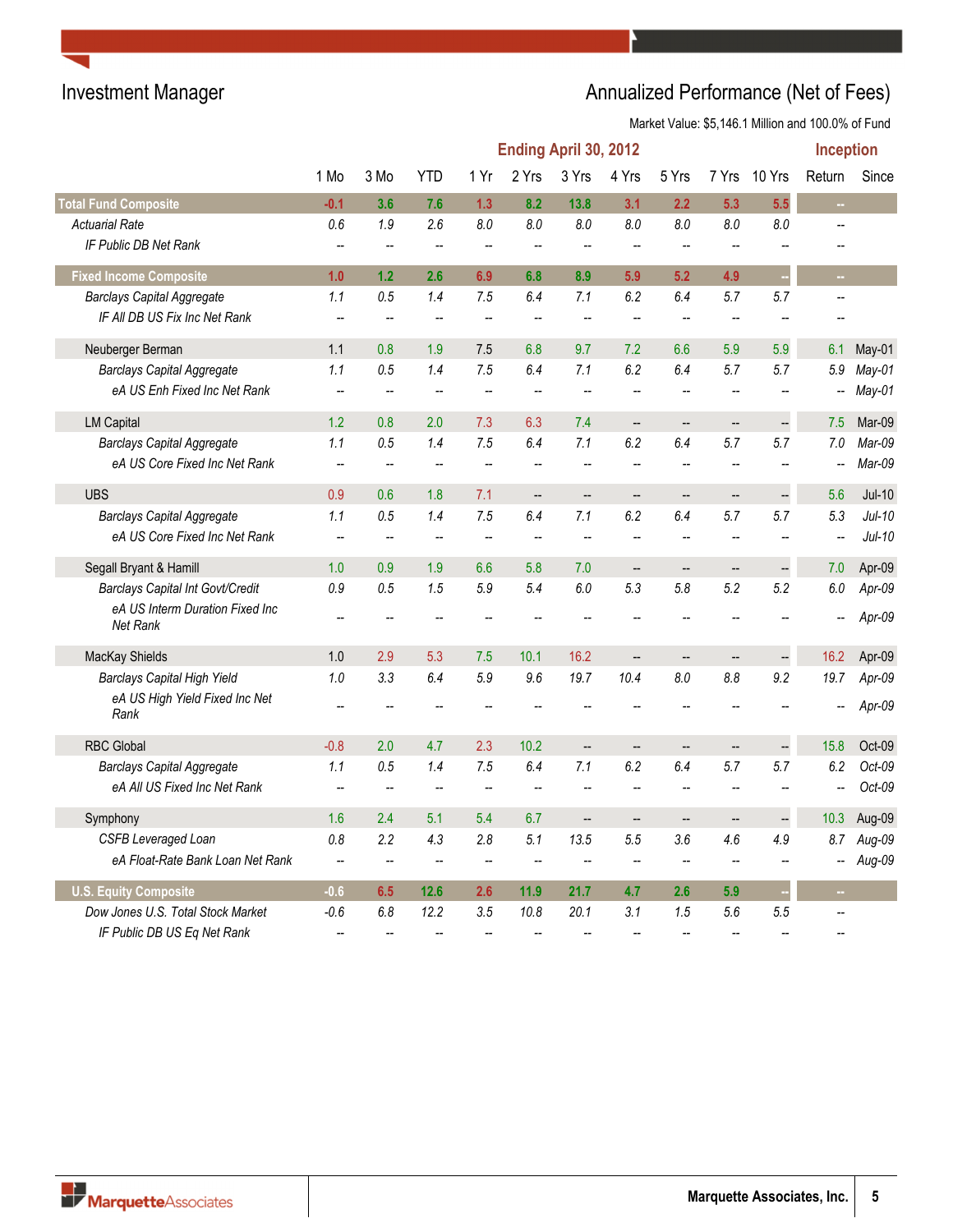|                                              | Inception<br>Ending April 30, 2012 |                          |              |                          |              |                          |                          |            |                          |                                 |            |                      |
|----------------------------------------------|------------------------------------|--------------------------|--------------|--------------------------|--------------|--------------------------|--------------------------|------------|--------------------------|---------------------------------|------------|----------------------|
|                                              | 1 Mo                               | 3 Mo                     | <b>YTD</b>   | 1 Yr                     | 2 Yrs        | 3 Yrs                    | 4 Yrs                    | 5 Yrs      | 7 Yrs                    | 10 Yrs                          | Return     | Since                |
| <b>FIS Group Composite</b>                   | $-1.0$                             | 4.6                      | 9.8          | $-1.3$                   | $\sim$       | $\sim$                   | $\sim$                   | $\sim$     | $\sim$                   |                                 | 15.7       | $Jul-10$             |
| FIS Group Custom Benchmark                   | $-1.1$                             | 5.2                      | 11.5         | $-0.1$                   | 9.6          | 20.2                     | 3.9                      | 1.4        | 5.9                      | 5.7                             | 16.4       | $Jul-10$             |
| eA All US Equity Net Rank                    |                                    |                          |              |                          |              |                          |                          |            |                          |                                 |            | $Jul-10$             |
| <b>Great Lakes</b>                           | $-0.7$                             | 5.2                      | 8.9          | 2.5                      | 11.0         | 20.6                     | 2.5                      | 0.7        | 5.1                      | 6.1                             | 9.7        | Mar-91               |
| Russell 1000 Value                           | $-1.0$                             | 6.0                      | 10.0         | 1.0                      | 7.9          | 18.3                     | 0.2                      | $-1.7$     | 3.6                      | 4.8                             | 9.4        | Mar-91               |
| eA US Large Cap Value Equity Net<br>Rank     |                                    |                          |              |                          |              |                          |                          |            |                          |                                 | --         | Mar-91               |
| Herndon                                      | $-0.7$                             | 8.0                      | 16.2         | $\overline{\phantom{a}}$ |              | --                       | --                       | --         | $\qquad \qquad \qquad -$ | --                              | 15.6       | <b>Nov-11</b>        |
| Russell 1000 Value                           | $-1.0$                             | 6.0                      | 10.0         | 1.0                      | 7.9          | 18.3                     | 0.2                      | $-1.7$     | 3.6                      | 4.8                             | 12.2       | $Nov-11$             |
| eA US Large Cap Value Equity Net<br>Rank     | $\overline{\phantom{a}}$           |                          |              |                          |              |                          |                          |            |                          |                                 | --         | Nov-11               |
| RhumbLine S&P 500 Index                      | $-0.7$                             | 7.1                      | 12.0         | 5.1                      | 10.9         | 19.4                     | $\overline{\phantom{a}}$ |            | $\overline{\phantom{m}}$ |                                 | 5.0        | Aug-08               |
| S&P 500                                      | $-0.6$                             | 7.1                      | 11.9         | 4.8                      | 10.8         | 19.5                     | 2.5                      | $1.0\,$    | 4.9                      | 4.7                             | 4.7        | Aug-08               |
| eA US Passive S&P 500 Equity Net<br>Rank     |                                    |                          |              |                          |              |                          |                          |            |                          |                                 |            | Aug-08               |
|                                              |                                    |                          |              |                          |              |                          |                          |            |                          |                                 |            |                      |
| CastleArk<br>Russell 1000 Growth             | $-0.1$<br>$-0.2$                   | 8.1<br>8.1               | 14.9<br>14.5 | 2.9<br>7.3               | 15.2<br>13.9 | 21.0<br>21.4             | 2.6<br>5.2               | 3.9<br>4.1 | 7.1<br>6.8               | $\overline{\phantom{a}}$<br>5.2 | 7.9<br>6.5 | $Jul-04$<br>$Jul-04$ |
| eA US Large Cap Growth Equity                |                                    |                          |              |                          |              |                          |                          |            |                          |                                 |            |                      |
| Net Rank                                     |                                    |                          |              |                          |              |                          |                          |            |                          |                                 |            | $Jul-04$             |
| <b>Holland Capital</b>                       | $-0.1$                             | 8.3                      | 14.1         | 7.7                      | 14.4         | 21.7                     | 7.0                      | 5.9        | 7.0                      | $\overline{\phantom{a}}$        | 8.1        | Oct-02               |
| Russell 1000 Growth                          | $-0.2$                             | 8.1                      | 14.5         | 7.3                      | 13.9         | 21.4                     | 5.2                      | 4.1        | $6.8\,$                  | 5.2                             | 7.6        | $Oct-02$             |
| eA US Large Cap Growth Equity<br>Net Rank    |                                    |                          |              |                          |              |                          |                          |            |                          |                                 |            | $Oct-02$             |
| <b>Earnest Partners</b>                      | $-1.0$                             | 4.3                      | 11.6         | $-1.1$                   | 10.7         | 22.4                     | 3.8                      | 3.6        | $\qquad \qquad \qquad -$ | $\qquad \qquad -$               | 4.2        | Nov-06               |
| Russell MidCap                               | $-0.3$                             | 6.1                      | 12.6         | 0.0                      | 11.1         | 23.0                     | 4.4                      | 2.2        | 7.2                      | 8.0                             | 3.5        | Nov-06               |
| eA US Mid Cap Core Equity Net<br>Rank        |                                    |                          |              |                          |              |                          |                          |            |                          |                                 |            | Nov-06               |
| <b>William Blair</b>                         | 0.5                                | 6.9                      | 13.7         | 2.4                      | 14.0         | 19.8                     | 7.4                      | 4.7        |                          |                                 | 6.0        | Dec-06               |
| William Blair MCG Custom<br>Benchmark        | $-0.3$                             | $6.1\,$                  | 12.6         | $0.0\,$                  | 11.1         | 22.5                     | 5.6                      | 2.5        | $7.3\,$                  | 7.5                             | 3.5        | $Dec-06$             |
| eA US Mid Cap Growth Equity Net<br>Rank      |                                    |                          |              |                          |              |                          |                          |            |                          |                                 |            | Dec-06               |
| Geneva Capital                               | 1.3                                | 8.9                      | 14.9         | 7.9                      | 18.4         | $\overline{\phantom{a}}$ | --                       | --         | $\qquad \qquad \qquad -$ | --                              | 22.6       | Nov-09               |
| Russell MidCap Growth                        | $0.0\,$                            | $6.8\,$                  | 14.5         | $0.8\,$                  | 13.3         | 23.6                     | $5.0\,$                  | 3.5        | $7.8$                    | 7.5                             | 18.6       | $Nov-09$             |
| eA US Mid Cap Growth Equity Net<br>Rank      | $\overline{\phantom{a}}$           |                          |              |                          |              |                          |                          |            |                          |                                 | --         | Nov-09               |
| Ariel Investments                            | $-3.1$                             | 2.3                      | 10.7         | $-8.6$                   | 4.8          | 23.2                     | 5.3                      | 0.7        | 3.5                      | 5.4                             | 12.3       | Jun-84               |
| Russell 2500 Value                           | $-0.6$                             | 4.9                      | 10.8         | $-2.8$                   | 7.4          | 20.7                     | 4.6                      | $0.5\,$    | $5.8\,$                  | 7.2                             | --         | $Jun-84$             |
| eA US Small-Mid Cap Value Equity<br>Net Rank | --                                 |                          |              |                          |              |                          |                          |            |                          |                                 |            | $Jun-84$             |
| Keeley                                       | 0.1                                | 6.5                      | 13.3         | $-1.6$                   | 9.7          | 23.2                     | 1.6                      | 0.4        | 6.2                      | 7.6                             | 11.6       | Dec-92               |
| Keeley SCV Custom Benchmark                  | $-1.4$                             | 3.1                      | 10.0         | $-4.1$                   | 4.8          | 18.8                     | 1.5                      | $-1.3$     | 4.9                      | $7.0$                           | 10.3       | Dec-92               |
| eA US Small Cap Value Equity Net             | $\overline{\phantom{a}}$           | $\overline{\phantom{a}}$ |              |                          |              |                          |                          |            |                          |                                 |            | Dec-92               |
| Rank                                         |                                    |                          |              |                          |              |                          |                          |            |                          |                                 |            |                      |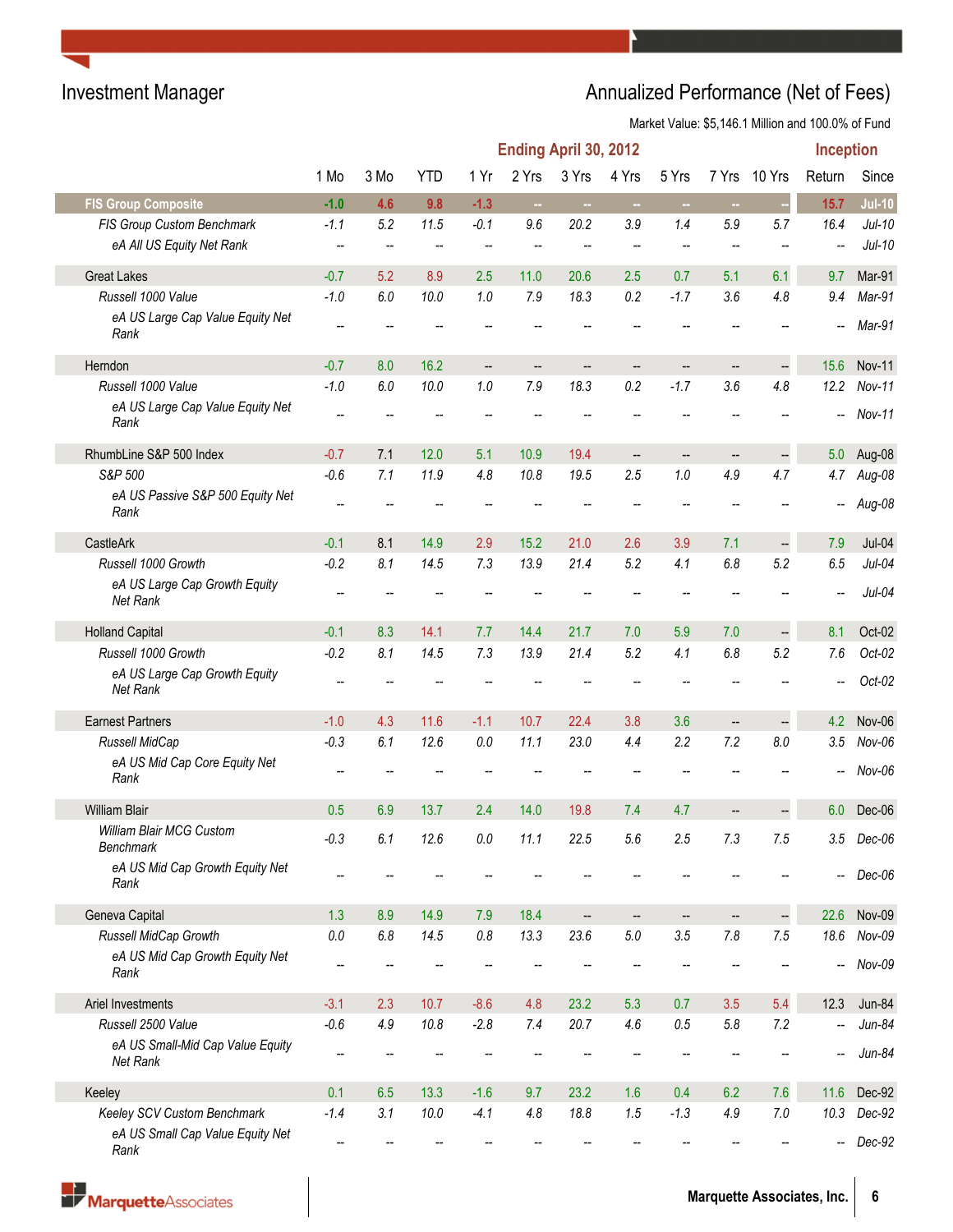|                                          |                          |                          |                          |                          |                          | Ending April 30, 2012    |                          |                          |                          |                      | Inception                |          |
|------------------------------------------|--------------------------|--------------------------|--------------------------|--------------------------|--------------------------|--------------------------|--------------------------|--------------------------|--------------------------|----------------------|--------------------------|----------|
|                                          | 1 Mo                     | 3 Mo                     | <b>YTD</b>               | 1 Yr                     | 2 Yrs                    | 3 Yrs                    | 4 Yrs                    | 5 Yrs                    | 7 Yrs                    | 10 Yrs               | Return                   | Since    |
| <b>International Equity Composite</b>    | $-1.0$                   | 4.3                      | 11.7                     | $-10.4$                  | 4.0                      | 15.7                     | 0.9                      | 1.2                      | 8.3                      | ÷,                   | $\sim$                   |          |
| MSCI ACWI ex USA                         | $-1.6$                   | 2.5                      | 9.5                      | $-12.9$                  | 2.1                      | 13.5                     | $-4.3$                   | $-2.7$                   | 5.2                      | 7.0                  | $\overline{a}$           |          |
| <b>MSCI EAFE</b>                         | $-2.0$                   | 3.2                      | 8.7                      | $-12.8$                  | 1.9                      | 11.8                     | $-5.4$                   | $-4.7$                   | 3.3                      | 5.4                  |                          |          |
| eA ACWI ex-US All Cap Equity Net<br>Rank | --                       |                          |                          |                          |                          |                          |                          |                          |                          |                      |                          |          |
| NTGI MSCI ACWI ex. U.S. Index Fund       | $-1.5$                   | 2.7                      | 9.6                      | $-12.7$                  | 2.3                      | 13.8                     | $\overline{\phantom{a}}$ | $\overline{a}$           | $\overline{\phantom{a}}$ | Ą                    | 12.1                     | Oct-08   |
| <b>MSCI ACWI ex USA</b>                  | $-1.6$                   | 2.5                      | 9.5                      | $-12.9$                  | 2.1                      | 13.5                     | $-4.3$                   | $-2.7$                   | 5.2                      | 7.0                  | 11.8                     | Oct-08   |
| eA ACWI ex-US All Cap Equity Net<br>Rank |                          |                          |                          |                          |                          |                          |                          |                          |                          |                      |                          | Oct-08   |
| LSV                                      | $-2.8$                   | 1.1                      | 6.9                      | $-14.6$                  | 2.5                      | 13.2                     | $-4.8$                   | $-5.9$                   | 3.1                      | $\frac{1}{2}$        | 3.1                      | Apr-05   |
| <b>MSCI EAFE Value</b>                   | $-3.1$                   | 1.1                      | 6.4                      | $-15.6$                  | $-0.7$                   | 9.3                      | $-6.7$                   | $-6.6$                   | 2.2                      | 5.4                  | 2.2                      | $Apr-05$ |
| eA EAFE Large Cap Value Net<br>Rank      |                          |                          |                          |                          |                          |                          |                          |                          |                          |                      |                          | Apr-05   |
| <b>Madison Square</b>                    | 1.1                      | 7.5                      | 15.3                     | $-6.1$                   | 3.0                      | 10.9                     | $-0.1$                   | $-0.8$                   | 5.9                      | $\overline{a}$       | 6.0                      | Nov-04   |
| <b>MSCI EAFE Growth</b>                  | $-0.9$                   | 5.3                      | 11.0                     | $-10.1$                  | 4.5                      | 14.2                     | $-4.2$                   | $-2.9$                   | 4.4                      | 5.4                  | 4.3                      | $Nov-04$ |
| eA EAFE Growth Equity Net Rank           | $\overline{\phantom{a}}$ | $\overline{\phantom{a}}$ | $\overline{\phantom{a}}$ | --                       | --                       | $\overline{\phantom{a}}$ | $\overline{\phantom{a}}$ | $\overline{\phantom{a}}$ | --                       |                      | --                       | $Nov-04$ |
| Walter Scott & Partners                  | $-0.4$                   | 6.5                      | 11.1                     | $-6.0$                   | 4.0                      | 12.7                     | $-0.5$                   | 0.8                      | 6.7                      | $\overline{a}$       | 6.4                      | Nov-04   |
| <b>MSCI EAFE Growth</b>                  | $-0.9$                   | 5.3                      | 11.0                     | $-10.1$                  | 4.5                      | 14.2                     | $-4.2$                   | $-2.9$                   | 4.4                      | 5.4                  | 4.3                      | $Nov-04$ |
| eA EAFE Growth Equity Net Rank           | $\overline{\phantom{a}}$ | --                       | $\overline{\phantom{a}}$ |                          | --                       | $\overline{a}$           | --                       | $\overline{\phantom{a}}$ | --                       | --                   | --                       | $Nov-04$ |
| NTGI Small Cap International Index       | $-0.5$                   | 4.5                      | 13.0                     | $-11.7$                  | 5.3                      | 19.7                     | $\overline{\phantom{a}}$ | $\overline{a}$           | $\qquad \qquad -$        | $\ddot{\phantom{0}}$ | 18.9                     | Oct-08   |
| MSCI World ex USA Small Cap              | $-0.5$                   | 4.4                      | 13.0                     | $-12.2$                  | 5.0                      | 19.4                     | $-0.8$                   | $-2.9$                   | 5.1                      | 9.7                  | 18.5                     | Oct-08   |
| eA EAFE Small Cap Core Net Rank          | --                       | --                       |                          |                          | --                       | $\overline{\phantom{a}}$ | --                       | $\overline{a}$           | $\overline{a}$           | Ξ.                   | Ξ.                       | Oct-08   |
| <b>William Blair</b>                     | $-1.0$                   | 6.2                      | 16.2                     | $-6.0$                   | 7.7                      | 22.9                     | $-2.4$                   | 0.5                      | <u>.</u>                 | $\ddot{\phantom{0}}$ | 10.5                     | $Jul-05$ |
| <b>MSCI Emerging Markets</b>             | $-1.2$                   | 1.2                      | 12.7                     | $-12.6$                  | 2.7                      | 18.3                     | $-1.4$                   | 3.5                      | 12.4                     | 13.9                 | 10.7                     | $Jul-05$ |
| eA Emg Mkts Equity Net Rank              | $\overline{\phantom{a}}$ | $\overline{\phantom{a}}$ | $\overline{\phantom{a}}$ | $\overline{\phantom{a}}$ | $\overline{\phantom{a}}$ | $\overline{\phantom{a}}$ | $\overline{\phantom{a}}$ | $\sim$                   | --                       | --                   | $\overline{\phantom{a}}$ | $Jul-05$ |
| <b>Hedge Fund Composite</b>              | 0.0                      | 3.4                      | 6.7                      | $-0.9$                   | 2.6                      | 4.8                      | ш,                       | $\sim$                   | u,                       |                      | ш,                       |          |
| <b>HFRX Equity Hedge Index</b>           | $-0.1$                   | 1.7                      | 3.8                      | $-12.9$                  | $-5.0$                   | 0.3                      | $-5.7$                   | $-5.3$                   | $-0.9$                   | 0.6                  | $\overline{a}$           |          |
| Rock Creek Georgetown Fund               | 0.1                      | 4.2                      | 7.3                      | 0.6                      | 3.1                      | 5.6                      | $\overline{\phantom{a}}$ | $\overline{\phantom{a}}$ | $\overline{\phantom{a}}$ | $\ddot{\phantom{0}}$ | 4.8                      | Jan-09   |
| <b>HFRX Equity Hedge Index</b>           | $-0.1$                   | 1.7                      | 3.8                      | $-12.9$                  | $-5.0$                   | 0.3                      | $-5.7$                   | $-5.3$                   | $-0.9$                   | $0.6\,$              | 1.1                      | $Jan-09$ |
| K2 Long Short Fund                       | $-0.1$                   | 2.6                      | 6.1                      | $-2.4$                   | 2.1                      | 3.8                      | $\overline{\phantom{a}}$ | $\overline{\phantom{a}}$ | $\overline{\phantom{a}}$ | $\overline{a}$       | 3.6                      | Jan-09   |
| <b>HFRX Equity Hedge Index</b>           | $-0.1$                   | 1.7                      | 3.8                      | $-12.9$                  | $-5.0$                   | 0.3                      | $-5.7$                   | $-5.3$                   | $-0.9$                   | 0.6                  | 1.1                      | $Jan-09$ |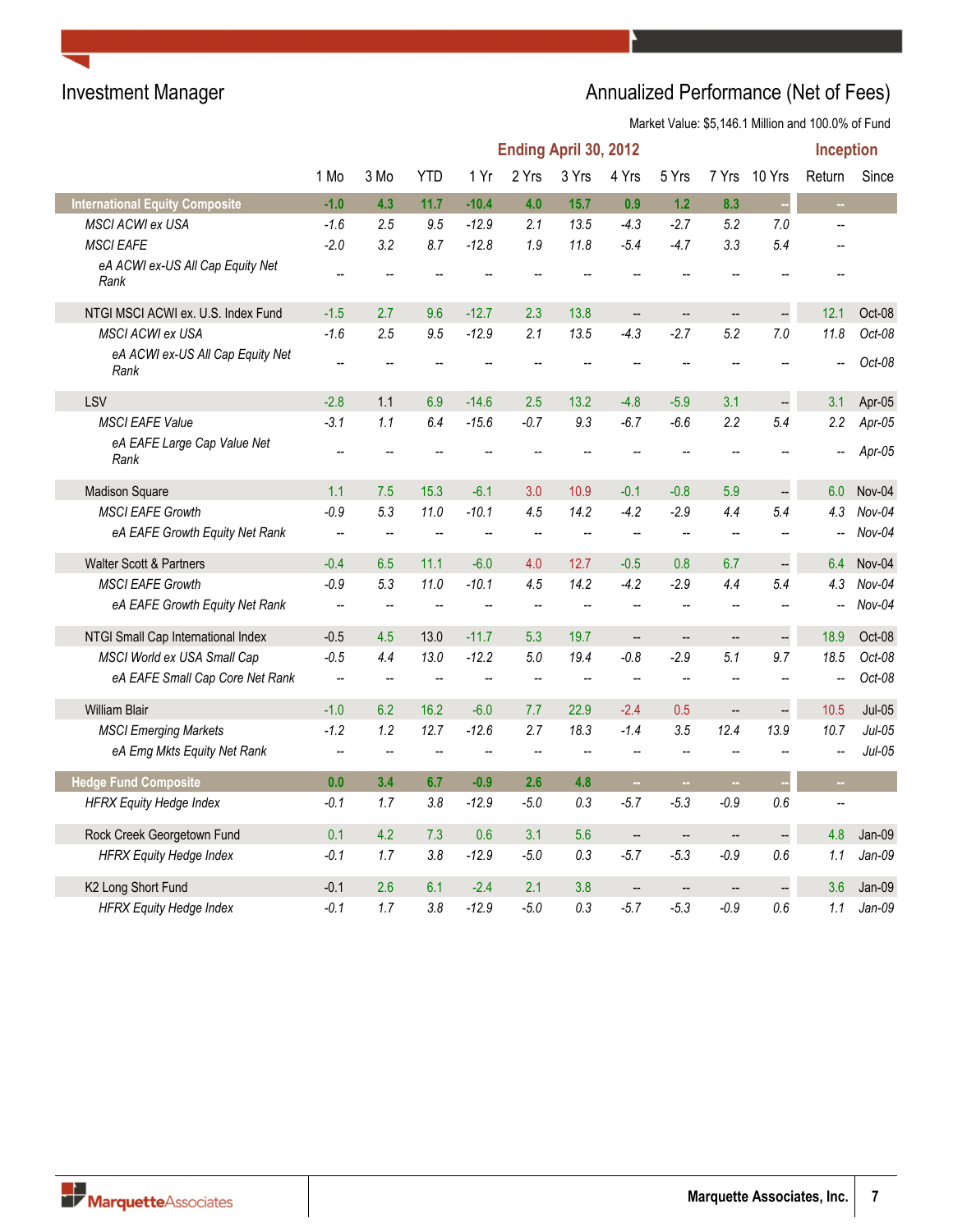|                                   | Ending April 30, 2012<br><b>YTD</b><br>2 Yrs<br>5 Yrs<br>1 Mo<br>3 Mo<br>1 Yr<br>3 Yrs<br>4 Yrs<br>7 Yrs<br>10 Yrs<br>5.3<br>2.4<br>2.4<br>15.1<br>17.9<br>$-2.7$<br>3.7<br>0.1<br>3.7<br>$-5.1$<br>2.6<br>2.6<br>1.7<br>12.0<br>14.1<br>6.6<br>0.3<br>6.8<br>8.1<br>0.0<br>6.4<br>3.3<br>14.5<br>$-0.9$<br>4.4<br>3.2<br>17.2<br>4.0<br>$-4.1$<br>0.1<br>1.7<br>2.6<br>12.0<br>15.5<br>4.3<br>$-4.4$<br>$-1.6$<br>3.4<br>5.4<br>0.0<br>2.8<br>2.8<br>12.2<br>$-4.7$<br>$-1.5$<br>2.9<br>0.0<br>13.9<br>0.8<br>$\overline{\phantom{a}}$<br>1.7<br>2.6<br>$-1.6$<br>5.4<br>12.0<br>15.5<br>4.3<br>$-4.4$<br>3.4<br>0.0<br>3.6<br>3.6<br>4.0<br>0.0<br>14.1<br>14.5<br>2.4<br>$-3.4$<br>$-0.6$<br>$\overline{\phantom{a}}$<br>2.6<br>4.3<br>$-1.6$<br>5.4<br>1.7<br>12.0<br>15.5<br>$-4.4$<br>3.4<br>0.0 |     |     |      |      |     |        |        |     | <b>Inception</b>         |                          |            |
|-----------------------------------|--------------------------------------------------------------------------------------------------------------------------------------------------------------------------------------------------------------------------------------------------------------------------------------------------------------------------------------------------------------------------------------------------------------------------------------------------------------------------------------------------------------------------------------------------------------------------------------------------------------------------------------------------------------------------------------------------------------------------------------------------------------------------------------------------------|-----|-----|------|------|-----|--------|--------|-----|--------------------------|--------------------------|------------|
|                                   |                                                                                                                                                                                                                                                                                                                                                                                                                                                                                                                                                                                                                                                                                                                                                                                                        |     |     |      |      |     |        |        |     |                          | Return                   | Since      |
| <b>Real Estate Composite</b>      |                                                                                                                                                                                                                                                                                                                                                                                                                                                                                                                                                                                                                                                                                                                                                                                                        |     |     |      |      |     |        |        |     |                          | $\sim 10$                |            |
| NPI                               |                                                                                                                                                                                                                                                                                                                                                                                                                                                                                                                                                                                                                                                                                                                                                                                                        |     |     |      |      |     |        |        |     |                          |                          |            |
| <b>Open-End Real Estate Comp</b>  |                                                                                                                                                                                                                                                                                                                                                                                                                                                                                                                                                                                                                                                                                                                                                                                                        |     |     |      |      |     |        |        |     |                          | m.                       |            |
| NFI                               |                                                                                                                                                                                                                                                                                                                                                                                                                                                                                                                                                                                                                                                                                                                                                                                                        |     |     |      |      |     |        |        |     |                          | $\overline{\phantom{m}}$ |            |
| American Core Realty Fund, LLC    |                                                                                                                                                                                                                                                                                                                                                                                                                                                                                                                                                                                                                                                                                                                                                                                                        |     |     |      |      |     |        |        |     |                          | 3.9                      | $Nov-03$   |
| NFI                               |                                                                                                                                                                                                                                                                                                                                                                                                                                                                                                                                                                                                                                                                                                                                                                                                        |     |     |      |      |     |        |        |     |                          | 5.1                      | $Nov-03$   |
| AFL-CIO Building Investment Trust |                                                                                                                                                                                                                                                                                                                                                                                                                                                                                                                                                                                                                                                                                                                                                                                                        |     |     |      |      |     |        |        |     |                          | 4.5                      | Jun-02     |
| <b>NFI</b>                        |                                                                                                                                                                                                                                                                                                                                                                                                                                                                                                                                                                                                                                                                                                                                                                                                        |     |     |      |      |     |        |        |     |                          | 5.4                      | $Jun-02$   |
| JPMorgan Strategic Property Fund  | 0.5                                                                                                                                                                                                                                                                                                                                                                                                                                                                                                                                                                                                                                                                                                                                                                                                    | 2.8 | 3.0 | 13.5 | 16.2 | 5.2 | $-2.4$ | 0.5    | 5.5 | $\overline{\phantom{a}}$ | 7.5                      | $Jun-02$   |
| NFI                               | 0.0                                                                                                                                                                                                                                                                                                                                                                                                                                                                                                                                                                                                                                                                                                                                                                                                    | 1.7 | 2.6 | 12.0 | 15.5 | 4.3 | $-4.4$ | $-1.6$ | 3.4 | 5.4                      | 5.4                      | $Jun-02$   |
| <b>PRISA</b>                      | 0.0                                                                                                                                                                                                                                                                                                                                                                                                                                                                                                                                                                                                                                                                                                                                                                                                    | 3.0 | 3.0 | 15.4 | 19.7 | 3.3 | $-5.5$ | $-2.1$ | 3.4 | 5.6                      |                          | 6.1 Nov-81 |
| NFI                               | 0.0                                                                                                                                                                                                                                                                                                                                                                                                                                                                                                                                                                                                                                                                                                                                                                                                    | 1.7 | 2.6 | 12.0 | 15.5 | 4.3 | $-4.4$ | $-1.6$ | 3.4 | 5.4                      | $\overline{\phantom{a}}$ | Nov-81     |
| PRISA II                          | 0.0                                                                                                                                                                                                                                                                                                                                                                                                                                                                                                                                                                                                                                                                                                                                                                                                    | 4.3 | 4.3 | 18.4 | 23.8 | 3.9 | $-8.6$ | $-4.7$ | 1.8 | 5.2                      | 6.6                      | Nov-89     |
| NFI                               | 0.0                                                                                                                                                                                                                                                                                                                                                                                                                                                                                                                                                                                                                                                                                                                                                                                                    | 1.7 | 2.6 | 12.0 | 15.5 | 4.3 | $-4.4$ | $-1.6$ | 3.4 | 5.4                      | $\overline{\phantom{a}}$ | Nov-89     |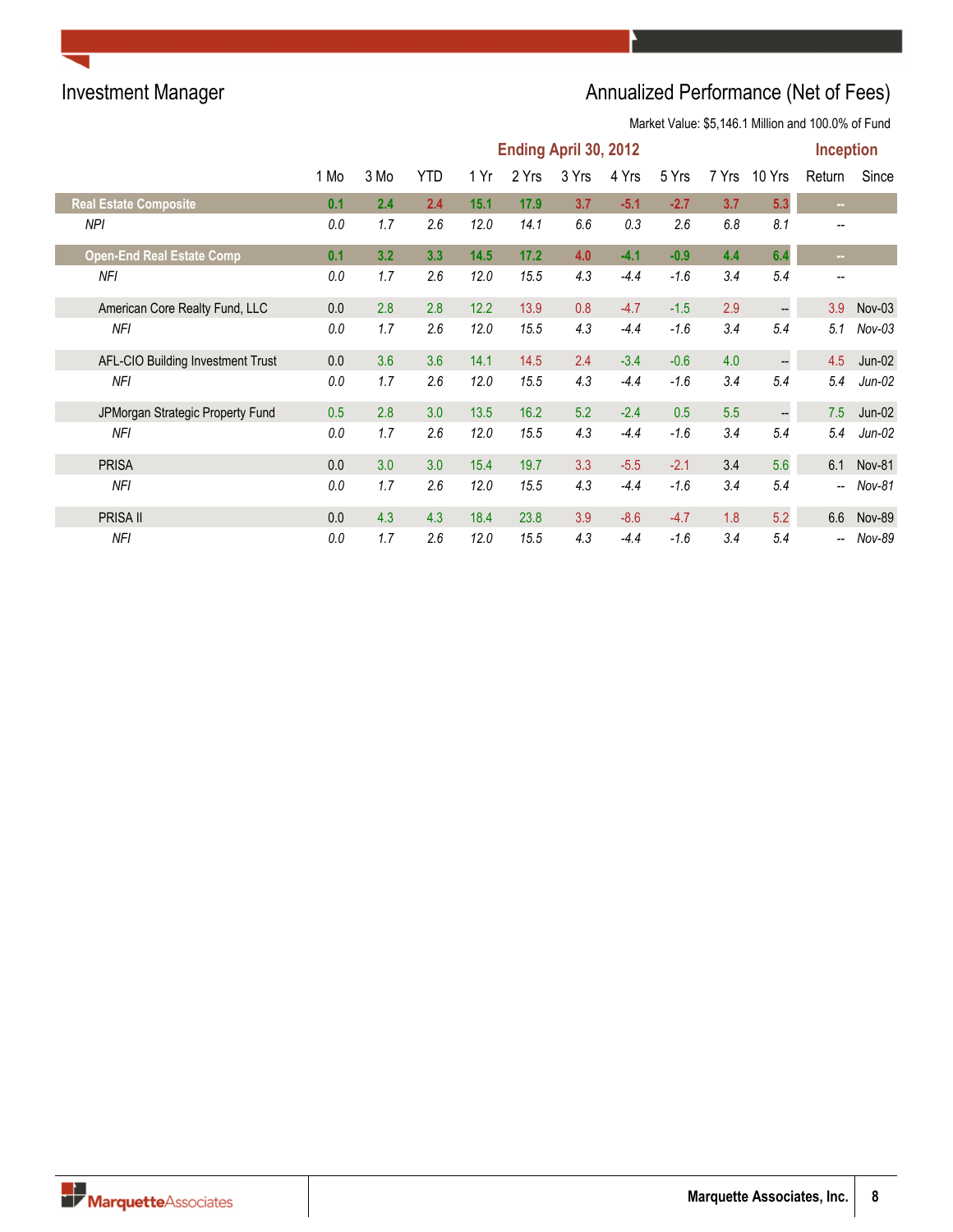|                                             |                  |                          |                          |                          |                          | <b>Calendar Year</b>     |                          |                          |                          |                              |                   |
|---------------------------------------------|------------------|--------------------------|--------------------------|--------------------------|--------------------------|--------------------------|--------------------------|--------------------------|--------------------------|------------------------------|-------------------|
|                                             | 2011<br>$(\% )$  | 2010<br>(%)              | 2009<br>$(\% )$          | 2008<br>(%)              | 2007<br>(%)              | 2006<br>(%)              | 2005<br>(%)              | 2004<br>(%)              | 2003<br>$(\% )$          | 2002<br>(%)                  | 2001<br>(%)       |
| <b>Total Fund Composite</b>                 | 0.1              | 14.2                     | 19.6                     | $-25.8$                  | 7.3                      | 12.7                     | 6.7                      | 10.4                     | 19.6                     | $-9.5$                       | $-2.5$            |
| <b>Actuarial Rate</b>                       | 8.0              | 8.0                      | 8.0                      | 8.0                      | 8.0                      | 8.0                      | 8.0                      | 8.0                      | 8.0                      | 8.0                          | 8.0               |
| IF Public DB Net Rank                       | 56               | 19                       | 49                       | 51                       | 60                       | 45                       | 63                       | 58                       | 59                       | 61                           | 35                |
| <b>Fixed Income Composite</b>               | 6.7              | 8.0                      | 10.6                     | $-4.6$                   | 5.2                      | 4.6                      | 2.3                      | 4.4                      | $\sim$                   | m.                           |                   |
| <b>Barclays Capital Aggregate</b>           | 7.8              | 6.5                      | 5.9                      | 5.2                      | $7.0$                    | 4.3                      | 2.4                      | 4.3                      | 4.1                      | 10.3                         | 8.4               |
| IF All DB US Fix Inc Net Rank               | 59               | 57                       | 58                       | 75                       | 92                       | 43                       | 89                       | 53                       | $\overline{a}$           |                              |                   |
| Neuberger Berman                            | 7.6              | 8.7                      | 13.0                     | $-1.7$                   | 6.2                      | 4.5                      | 2.5                      | 4.6                      | 4.5                      | 10.4                         |                   |
| <b>Barclays Capital Aggregate</b>           | $7.8$            | 6.5                      | 5.9                      | 5.2                      | $7.0$                    | 4.3                      | 2.4                      | 4.3                      | 4.1                      | 10.3                         | 8.4               |
| eA US Enh Fixed Inc Net Rank                | $\mathbf{1}$     | 86                       | 50                       | $\mathcal I$             | 99                       | 99                       | 76                       | 99                       | 99                       | 99                           |                   |
| <b>LM Capital</b>                           | 7.3              | 6.2                      | $\overline{\phantom{a}}$ | $\overline{\phantom{a}}$ | $\overline{\phantom{a}}$ | $\overline{\phantom{a}}$ | $\sim$                   | $\overline{\phantom{a}}$ | $\overline{a}$           | $\overline{a}$               |                   |
| <b>Barclays Capital Aggregate</b>           | 7.8              | 6.5                      | 5.9                      | 5.2                      | $7.0\,$                  | 4.3                      | 2.4                      | 4.3                      | 4.1                      | 10.3                         | 8.4               |
| eA US Core Fixed Inc Net Rank               | 49               | 81                       | $\overline{\phantom{a}}$ |                          | $\overline{\phantom{a}}$ | $\overline{a}$           | $\overline{\phantom{a}}$ |                          | Ξ.                       |                              |                   |
| <b>UBS</b>                                  | 7.3              | $\overline{\phantom{a}}$ | $\qquad \qquad -$        | $\overline{\phantom{a}}$ | $\overline{\phantom{a}}$ | $\overline{\phantom{a}}$ | $\overline{\phantom{a}}$ | --                       | --                       | --                           | $\qquad \qquad -$ |
| <b>Barclays Capital Aggregate</b>           | 7.8              | 6.5                      | 5.9                      | 5.2                      | $7.0\,$                  | 4.3                      | 2.4                      | 4.3                      | 4.1                      | 10.3                         | 8.4               |
| eA US Core Fixed Inc Net Rank               | 52               |                          | Ξ.                       |                          |                          | Ξ.                       |                          |                          | $\overline{a}$           |                              |                   |
| Segall Bryant & Hamill                      | 6.3              | 6.7                      | --                       | --                       | --                       | --                       | $\overline{\phantom{a}}$ | $\overline{\phantom{a}}$ | --                       | $\qquad \qquad \blacksquare$ |                   |
| <b>Barclays Capital Int Govt/Credit</b>     | 5.8              | 5.9                      | 5.2                      | 5.1                      | 7.4                      | 4.1                      | 1.6                      | 3.0                      | 4.3                      | 9.8                          | 9.0               |
| eA US Interm Duration Fixed Inc Net<br>Rank | $\boldsymbol{9}$ | 29                       |                          |                          |                          |                          |                          |                          |                          |                              |                   |
| MacKay Shields                              | 6.6              | 12.4                     | $\overline{a}$           |                          |                          | --                       | $\overline{a}$           |                          | $\overline{a}$           |                              |                   |
| <b>Barclays Capital High Yield</b>          | 5.0              | 15.1                     | 58.2                     | $-26.2$                  | 1.9                      | 11.8                     | 2.7                      | 11.1                     | 29.0                     | $-1.4$                       | 5.3               |
| eA US High Yield Fixed Inc Net Rank         | $\overline{7}$   | 84                       | --                       |                          | $\overline{a}$           | Ξ.                       | $\overline{\phantom{a}}$ |                          | Ξ.                       |                              |                   |
| <b>RBC Global</b>                           | 4.9              | 20.5                     | $\overline{\phantom{m}}$ | $\overline{\phantom{a}}$ | $\overline{\phantom{a}}$ | $\qquad \qquad \cdots$   | $\overline{\phantom{a}}$ | --                       | $\overline{\phantom{a}}$ | $\qquad \qquad -$            |                   |
| <b>Barclays Capital Aggregate</b>           | 7.8              | 6.5                      | 5.9                      | 5.2                      | 7.0                      | 4.3                      | 2.4                      | 4.3                      | 4.1                      | 10.3                         | 8.4               |
| eA All US Fixed Inc Net Rank                | 62               | $\overline{c}$           | --                       |                          |                          |                          |                          |                          |                          |                              |                   |
| Symphony                                    | 3.8              | 11.7                     | $\overline{\phantom{a}}$ | $\overline{\phantom{a}}$ | $\overline{\phantom{a}}$ | $\overline{\phantom{a}}$ | $\overline{\phantom{a}}$ | $\overline{\phantom{a}}$ | Ξ.                       | $\overline{\phantom{a}}$     |                   |
| <b>CSFB Leveraged Loan</b>                  | 1.8              | 10.0                     | 44.9                     | $-28.8$                  | 1.9                      | 7.3                      | 5.7                      | 5.6                      | 11.0                     | 1.1                          | 2.6               |
| eA Float-Rate Bank Loan Net Rank            | $\mathbf{1}$     | $\mathbf{1}$             | $\overline{\phantom{a}}$ |                          |                          | Ξ.                       | $\overline{a}$           |                          |                          |                              |                   |
| <b>U.S. Equity Composite</b>                | 0.7              | 20.9                     | 34.7                     | $-38.4$                  | 5.7                      | 13.1                     | 5.9                      | 13.0                     | ш,                       | m.                           |                   |
| Dow Jones U.S. Total Stock Market           | 1.1              | 17.5                     | 28.6                     | $-37.2$                  | 5.6                      | 15.8                     | 6.4                      | 12.5                     | 31.7                     | $-20.9$                      | $-11.0$           |
| IF Public DB US Eq Net Rank                 | 19               | 24                       | 22                       | 49                       | 45                       | 50                       | 73                       | 45                       | $\overline{a}$           |                              |                   |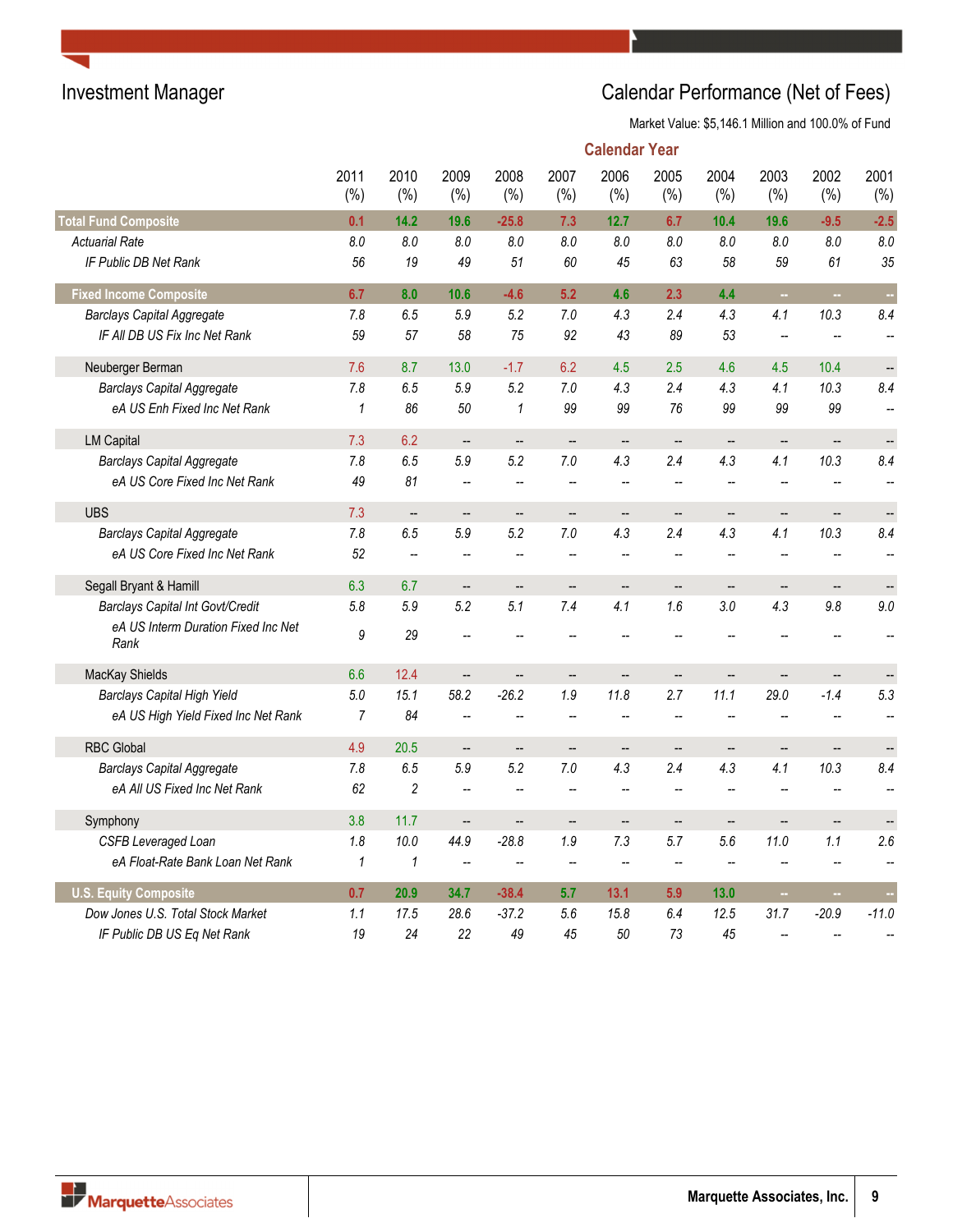|                                              |                          |             |                          |             |                          | <b>Calendar Year</b>     |                          |             |                          |                   |             |
|----------------------------------------------|--------------------------|-------------|--------------------------|-------------|--------------------------|--------------------------|--------------------------|-------------|--------------------------|-------------------|-------------|
|                                              | 2011<br>(%)              | 2010<br>(%) | 2009<br>(%)              | 2008<br>(%) | 2007<br>(%)              | 2006<br>(%)              | 2005<br>(%)              | 2004<br>(%) | 2003<br>(%)              | 2002<br>(%)       | 2001<br>(%) |
| <b>FIS Group Composite</b>                   | $-0.5$                   | $\sim$      | $\sim$                   | $\sim$      | $\sim$                   | $\sim$                   | $\sim$                   | $\bar{a}$   | $\sim$                   | $\sim$            | $\sim$      |
| FIS Group Custom Benchmark                   | $-1.3$                   | 21.4        | 28.0                     | $-35.6$     | 2.1                      | 17.0                     | 5.5                      | 14.9        | 38.4                     | $-20.9$           | $-5.1$      |
| eA All US Equity Net Rank                    | 45                       | --          | $\overline{\phantom{a}}$ | --          | $\overline{\phantom{m}}$ | --                       | $\overline{\phantom{a}}$ | --          |                          | --                |             |
| <b>Great Lakes</b>                           | 4.8                      | 17.7        | 22.5                     | $-37.2$     | 7.4                      | 15.4                     | 8.4                      | 22.5        | 30.2                     | $-13.2$           | 1.8         |
| Russell 1000 Value                           | 0.4                      | 15.5        | 19.7                     | $-36.8$     | $-0.2$                   | 22.2                     | 7.1                      | 16.5        | 30.0                     | $-15.5$           | $-5.6$      |
| eA US Large Cap Value Equity Net<br>Rank     | 16                       | 12          | 56                       | 65          | 25                       | 84                       | 45                       | 5           | 46                       | 21                | 40          |
| Herndon                                      | $\overline{\phantom{a}}$ | --          | $\overline{\phantom{a}}$ | --          | $\overline{\phantom{a}}$ |                          | $\qquad \qquad -$        |             |                          | --                |             |
| Russell 1000 Value                           | 0.4                      | 15.5        | 19.7                     | $-36.8$     | $-0.2$                   | 22.2                     | 7.1                      | 16.5        | 30.0                     | $-15.5$           | $-5.6$      |
| eA US Large Cap Value Equity Net<br>Rank     |                          |             |                          |             |                          |                          |                          |             |                          |                   |             |
| RhumbLine S&P 500 Index                      | 2.4                      | 14.8        | 26.6                     | --          | $\overline{\phantom{a}}$ | --                       | $\qquad \qquad \qquad -$ | --          | $\overline{\phantom{a}}$ | --                |             |
| S&P 500                                      | 2.1                      | 15.1        | 26.5                     | $-37.0$     | 5.5                      | 15.8                     | 4.9                      | 10.9        | 28.7                     | $-22.1$           | $-11.9$     |
| eA US Passive S&P 500 Equity Net<br>Rank     | 1                        | 77          | $\mathcal I$             | --          |                          |                          |                          |             |                          |                   |             |
| CastleArk                                    | 0.5                      | 21.3        | 36.9                     | $-44.7$     | 25.5                     | 5.3                      | 8.0                      | --          | $\overline{\phantom{a}}$ | $\qquad \qquad -$ |             |
| Russell 1000 Growth                          | 2.6                      | 16.7        | 37.2                     | $-38.4$     | 11.8                     | 9.1                      | 5.3                      | 6.3         | 29.7                     | $-27.9$           | $-20.4$     |
| eA US Large Cap Growth Equity Net<br>Rank    | 36                       | 10          | 28                       | 88          | 9                        | 71                       | 47                       |             |                          |                   |             |
| <b>Holland Capital</b>                       | 3.9                      | 15.7        | 40.0                     | $-33.7$     | 9.4                      | 6.8                      | $-0.2$                   | 12.3        | 28.5                     | --                |             |
| Russell 1000 Growth                          | 2.6                      | 16.7        | 37.2                     | $-38.4$     | 11.8                     | 9.1                      | 5.3                      | 6.3         | 29.7                     | $-27.9$           | $-20.4$     |
| eA US Large Cap Growth Equity Net<br>Rank    | 13                       | 55          | 19                       | 17          | 76                       | 59                       | 96                       | 29          | 54                       |                   |             |
| <b>Earnest Partners</b>                      | $-0.7$                   | 26.1        | 42.5                     | $-41.2$     | 8.7                      | $\overline{\phantom{a}}$ | --                       |             |                          |                   |             |
| Russell MidCap                               | $-1.5$                   | 25.5        | 40.5                     | $-41.5$     | 5.6                      | 15.3                     | 12.7                     | 20.2        | 40.1                     | $-16.2$           | $-5.6$      |
| eA US Mid Cap Core Equity Net Rank           | 37                       | 9           | $\sqrt{5}$               | 62          | 39                       |                          |                          |             |                          |                   |             |
| <b>William Blair</b>                         | 1.9                      | 24.5        | 35.2                     | $-38.0$     | 12.8                     | --                       |                          |             |                          |                   |             |
| William Blair MCG Custom Benchmark           | $-1.5$                   | 25.5        | 35.0                     | $-36.8$     | 1.4                      | 16.2                     | 8.1                      | 18.3        | 45.5                     | $-17.8$           | 1.2         |
| eA US Mid Cap Growth Equity Net<br>Rank      | 16                       | 59          | 75                       | 18          | 71                       |                          |                          |             |                          |                   |             |
| Geneva Capital                               | 3.3                      | 30.4        | $\overline{\phantom{a}}$ | --          | --                       |                          | --                       |             |                          | --                |             |
| Russell MidCap Growth                        | $-1.7$                   | 26.4        | 46.3                     | $-44.3$     | 11.4                     | 10.7                     | 12.1                     | 15.5        | 42.7                     | $-27.4$           | $-20.2$     |
| eA US Mid Cap Growth Equity Net<br>Rank      | 8                        | $20\,$      | --                       |             |                          |                          |                          |             |                          |                   |             |
| Ariel Investments                            | $-9.3$                   | 26.1        | 65.7                     | $-46.8$     | $-0.3$                   | 10.1                     | 1.9                      | 18.9        | 32.9                     | $-10.9$           | 15.3        |
| Russell 2500 Value                           | $-3.4$                   | 24.8        | 27.7                     | $-32.0$     | $-7.3$                   | 20.2                     | 7.7                      | 21.6        | 44.9                     | $-9.9$            | 9.7         |
| eA US Small-Mid Cap Value Equity<br>Net Rank | 96                       | 28          | $\sqrt{3}$               | 98          | 62                       | 91                       | 92                       | 71          | 91                       | 72                | 44          |
| Keeley                                       | $-3.9$                   | 26.8        | 38.3                     | $-45.1$     | 6.0                      | 16.6                     | 16.7                     | 20.6        | 33.5                     | $-5.8$            | 3.2         |
| Keeley SCV Custom Benchmark                  | $-5.5$                   | 24.5        | 29.2                     | $-38.4$     | $-1.4$                   | 20.2                     | 12.6                     | 23.7        | 38.1                     | $-9.6$            | 2.3         |
| eA US Small Cap Value Equity Net<br>Rank     | 57                       | 35          | 28                       | 98          | 9                        | 51                       | $\overline{c}$           | 65          | 87                       | 37                | 96          |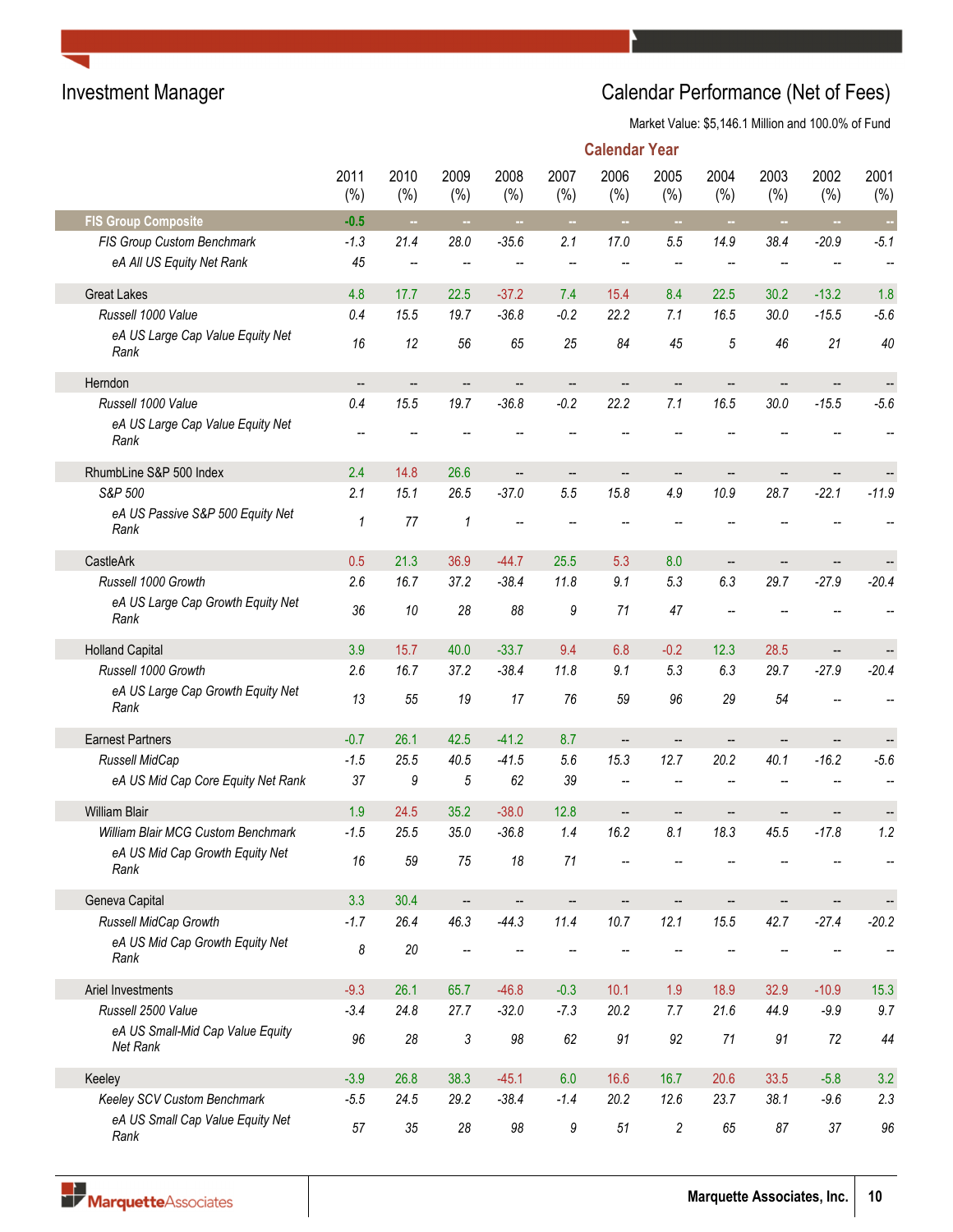|                                          |             |             |                          |                          |                          | <b>Calendar Year</b>     |                          |                          |                          |                          |                   |
|------------------------------------------|-------------|-------------|--------------------------|--------------------------|--------------------------|--------------------------|--------------------------|--------------------------|--------------------------|--------------------------|-------------------|
|                                          | 2011<br>(%) | 2010<br>(%) | 2009<br>(%)              | 2008<br>(%)              | 2007<br>(%)              | 2006<br>(%)              | 2005<br>(%)              | 2004<br>(%)              | 2003<br>(%)              | 2002<br>(%)              | 2001<br>(%)       |
| <b>International Equity Composite</b>    | $-13.7$     | 15.3        | 41.6                     | $-36.6$                  | 14.3                     | 29.8                     | 17.2                     | 16.4                     | $\bar{z}$                | ш,                       | ò,                |
| <b>MSCI ACWI ex USA</b>                  | $-13.7$     | 11.2        | 41.4                     | $-45.5$                  | 16.7                     | 26.7                     | 16.6                     | 20.9                     | 40.8                     | $-14.9$                  | $-19.7$           |
| <b>MSCI EAFE</b>                         | $-12.1$     | 7.8         | 31.8                     | $-43.4$                  | 11.2                     | 26.3                     | 13.5                     | 20.2                     | 38.6                     | $-15.9$                  | $-21.4$           |
| eA ACWI ex-US All Cap Equity Net Rank    | 64          | 29          | 20                       | $\sqrt{5}$               | 73                       | 46                       | 84                       | 90                       | --                       |                          |                   |
| NTGI MSCI ACWI ex. U.S. Index Fund       | $-13.5$     | 11.3        | 41.6                     | $\overline{\phantom{a}}$ | $\overline{\phantom{a}}$ | $\overline{\phantom{a}}$ | $\qquad \qquad -$        | $\overline{\phantom{a}}$ | $\overline{\phantom{a}}$ | $\overline{\phantom{a}}$ | $\qquad \qquad -$ |
| MSCI ACWI ex USA                         | $-13.7$     | 11.2        | 41.4                     | $-45.5$                  | 16.7                     | 26.7                     | 16.6                     | 20.9                     | 40.8                     | $-14.9$                  | $-19.7$           |
| eA ACWI ex-US All Cap Equity Net<br>Rank | 63          | 68          | 21                       |                          |                          |                          |                          |                          |                          |                          |                   |
| LSV                                      | $-12.0$     | 12.0        | 34.5                     | $-44.4$                  | 2.8                      | 32.5                     | ÷,                       |                          | $\overline{a}$           | $\overline{\phantom{a}}$ |                   |
| <b>MSCI EAFE Value</b>                   | $-12.2$     | 3.2         | 34.2                     | $-44.1$                  | 6.0                      | 30.4                     | 13.8                     | 24.3                     | 45.3                     | $-15.9$                  | $-18.5$           |
| eA EAFE Large Cap Value Net Rank         | 50          | 38          | 41                       | 68                       | 90                       | 6                        | $\overline{\phantom{a}}$ | $\overline{a}$           | Ξ.                       |                          |                   |
| <b>Madison Square</b>                    | $-12.9$     | 5.4         | 21.3                     | $-24.8$                  | 7.5                      | 32.3                     | 8.1                      | $\overline{\phantom{a}}$ | $\frac{1}{2}$            | $\overline{\phantom{a}}$ |                   |
| <b>MSCI EAFE Growth</b>                  | $-12.1$     | 12.2        | 29.4                     | $-42.7$                  | 16.5                     | 22.3                     | 13.3                     | 16.1                     | 32.0                     | $-16.0$                  | $-24.6$           |
| eA EAFE Growth Equity Net Rank           | 62          | 99          | 99                       | $\pmb{\mathcal{1}}$      | 90                       | 15                       | 99                       | Ξ.                       | Щ,                       |                          |                   |
| <b>Walter Scott &amp; Partners</b>       | $-10.5$     | 11.3        | 29.5                     | $-33.1$                  | 12.9                     | 19.8                     | 17.9                     | $\overline{a}$           | --                       | $\overline{\phantom{a}}$ |                   |
| <b>MSCI EAFE Growth</b>                  | $-12.1$     | 12.2        | 29.4                     | $-42.7$                  | 16.5                     | 22.3                     | 13.3                     | 16.1                     | 32.0                     | $-16.0$                  | $-24.6$           |
| eA EAFE Growth Equity Net Rank           | 47          | 60          | 86                       | 1                        | 82                       | 91                       | 62                       |                          |                          |                          |                   |
| NTGI Small Cap International Index       | $-15.2$     | 24.4        | 50.9                     | $\overline{\phantom{a}}$ | $\overline{\phantom{a}}$ | $\overline{\phantom{a}}$ | <u></u>                  | Ш,                       | Ξ.                       | $\overline{\phantom{a}}$ |                   |
| MSCI World ex USA Small Cap              | $-15.8$     | 24.5        | 50.8                     | $-48.0$                  | 3.3                      | 19.5                     | 25.0                     | 29.4                     | 61.8                     | $-7.4$                   | $-10.6$           |
| eA EAFE Small Cap Core Net Rank          | 64          | 52          | 35                       | --                       |                          |                          |                          |                          |                          |                          |                   |
| <b>William Blair</b>                     | $-16.8$     | 23.9        | 79.0                     | $-62.1$                  | 34.1                     | 40.0                     | $\overline{\phantom{a}}$ | $\overline{\phantom{0}}$ | --                       | $\overline{\phantom{a}}$ | $\qquad \qquad -$ |
| <b>MSCI Emerging Markets</b>             | $-18.4$     | 18.9        | 78.5                     | $-53.3$                  | 39.4                     | 32.2                     | 34.0                     | 25.6                     | 55.8                     | $-6.2$                   | $-2.6$            |
| eA Emg Mkts Equity Net Rank              | 25          | 22          | 33                       | 98                       | 81                       | 2                        | $\overline{\phantom{a}}$ | $\overline{a}$           | $\overline{\phantom{a}}$ | $\overline{\phantom{a}}$ |                   |
| <b>Hedge Fund Composite</b>              | $-4.7$      | 5.3         | ш,                       |                          |                          | ш.                       | ш.                       |                          | ц.                       | ш,                       |                   |
| <b>HFRX Equity Hedge Index</b>           | $-19.1$     | $8.9\,$     | 13.1                     | $-25.5$                  | 3.2                      | 9.2                      | 4.2                      | 2.2                      | 14.5                     | 2.1                      | 9.0               |
| Rock Creek Georgetown Fund               | $-4.0$      | 6.0         | $\overline{\phantom{a}}$ | --                       | $\overline{\phantom{a}}$ | $\overline{\phantom{a}}$ | $\overline{\phantom{a}}$ | $\overline{\phantom{a}}$ | $\overline{\phantom{a}}$ | $\qquad \qquad -$        | --                |
| <b>HFRX Equity Hedge Index</b>           | $-19.1$     | 8.9         | 13.1                     | $-25.5$                  | 3.2                      | 9.2                      | 4.2                      | 2.2                      | 14.5                     | 2.1                      | 9.0               |
| K2 Long Short Fund                       | $-5.5$      | 4.5         | $\overline{\phantom{a}}$ |                          |                          | $\overline{\phantom{a}}$ | --                       |                          |                          |                          |                   |
| <b>HFRX Equity Hedge Index</b>           | $-19.1$     | 8.9         | 13.1                     | $-25.5$                  | 3.2                      | 9.2                      | 4.2                      | 2.2                      | 14.5                     | 2.1                      | 9.0               |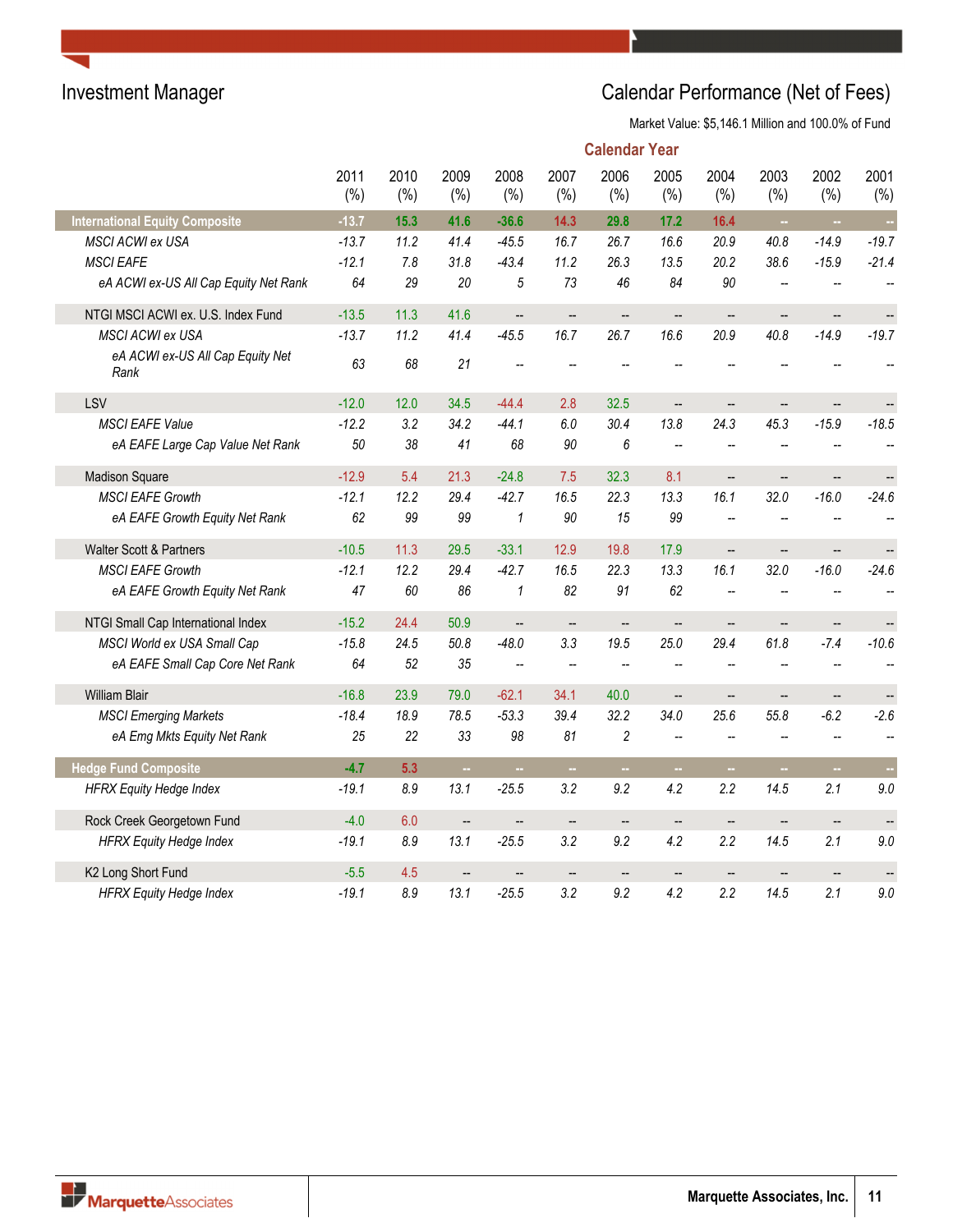|                                   | <b>Calendar Year</b> |                |             |             |             |                |             |                |                |             |                 |  |  |
|-----------------------------------|----------------------|----------------|-------------|-------------|-------------|----------------|-------------|----------------|----------------|-------------|-----------------|--|--|
|                                   | 2011<br>(%)          | 2010<br>$(\%)$ | 2009<br>(%) | 2008<br>(%) | 2007<br>(%) | 2006<br>$(\%)$ | 2005<br>(%) | 2004<br>$(\%)$ | 2003<br>$(\%)$ | 2002<br>(%) | 2001<br>$(\% )$ |  |  |
| <b>Real Estate Composite</b>      | 16.6                 | 17.8           | $-31.2$     | $-15.5$     | 15.3        | 17.6           | 25.3        | 10.8           | 5.4            | 7.5         | 9.8             |  |  |
| NPI                               | 14.3                 | 13.1           | $-16.9$     | $-6.5$      | 15.8        | 16.6           | 20.1        | 14.5           | 9.0            | 6.7         | 7.3             |  |  |
| <b>Open-End Real Estate Comp</b>  | 15.7                 | 15.7           | $-31.0$     | $-10.4$     | 16.6        | 16.1           | 23.5        | 13.5           | 9.1            | 6.0         | 7.6             |  |  |
| NFI                               | 15.0                 | 15.3           | $-30.4$     | $-10.7$     | 14.8        | 15.3           | 20.2        | 12.0           | 8.3            | 4.6         | 4.6             |  |  |
| American Core Realty Fund, LLC    | 13.6                 | 10.0           | $-30.8$     | $-6.3$      | 16.0        | 9.8            | 18.0        | 11.1           |                | --          | --              |  |  |
| <b>NFI</b>                        | 15.0                 | 15.3           | $-30.4$     | $-10.7$     | 14.8        | 15.3           | 20.2        | 12.0           | 8.3            | 4.6         | 4.6             |  |  |
| AFL-CIO Building Investment Trust | 12.5                 | 13.0           | $-25.5$     | $-10.1$     | 13.2        | 15.4           | 17.1        | 7.1            | 4.9            | --          |                 |  |  |
| NFI                               | 15.0                 | 15.3           | $-30.4$     | $-10.7$     | 14.8        | 15.3           | 20.2        | 12.0           | 8.3            | 4.6         | 4.6             |  |  |
| JPMorgan Strategic Property Fund  | 16.0                 | 14.2           | $-26.6$     | $-8.1$      | 16.7        | 16.6           | 25.1        | 12.3           | 10.6           | --          |                 |  |  |
| <b>NFI</b>                        | 15.0                 | 15.3           | $-30.4$     | $-10.7$     | 14.8        | 15.3           | 20.2        | 12.0           | 8.3            | 4.6         | 4.6             |  |  |
| <b>PRISA</b>                      | 17.9                 | 17.4           | $-34.8$     | $-13.8$     | 16.5        | 15.1           | 22.2        | 14.3           | 7.4            | 6.3         | 4.3             |  |  |
| <b>NFI</b>                        | 15.0                 | 15.3           | $-30.4$     | $-10.7$     | 14.8        | 15.3           | 20.2        | 12.0           | 8.3            | 4.6         | 4.6             |  |  |
| PRISA II                          | 19.4                 | 23.8           | $-45.5$     | $-16.9$     | 16.8        | 17.6           | 26.4        | 18.3           | 9.6            | 7.7         | 9.9             |  |  |
| <b>NFI</b>                        | 15.0                 | 15.3           | $-30.4$     | $-10.7$     | 14.8        | 15.3           | 20.2        | 12.0           | 8.3            | 4.6         | 4.6             |  |  |